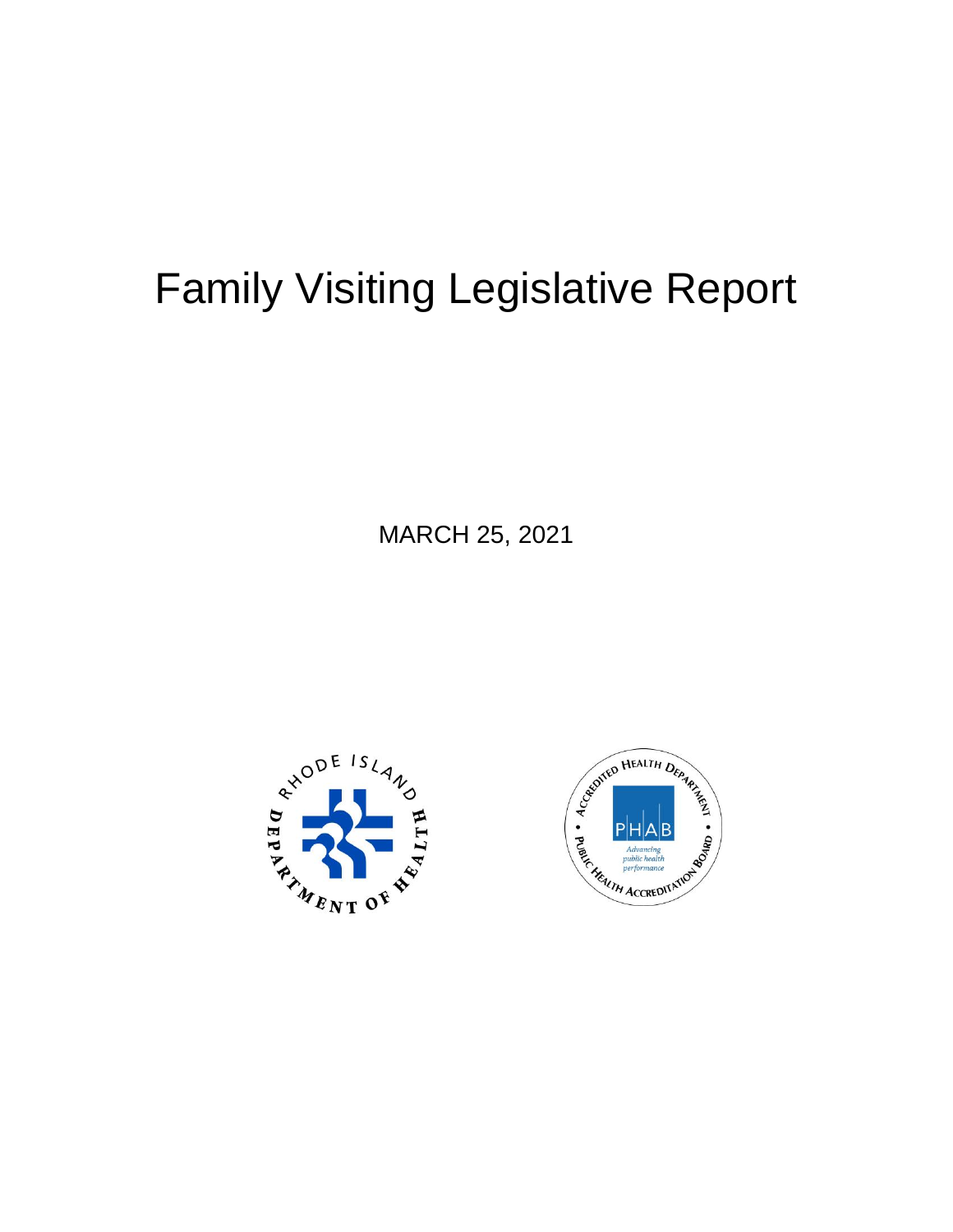# **Table of Contents**

| RIDOH Long-Term Family Home Visiting Participant Demographics6          |
|-------------------------------------------------------------------------|
|                                                                         |
|                                                                         |
|                                                                         |
|                                                                         |
|                                                                         |
|                                                                         |
| Appendix B: Family Home Visiting Program Participants, by Municipality, |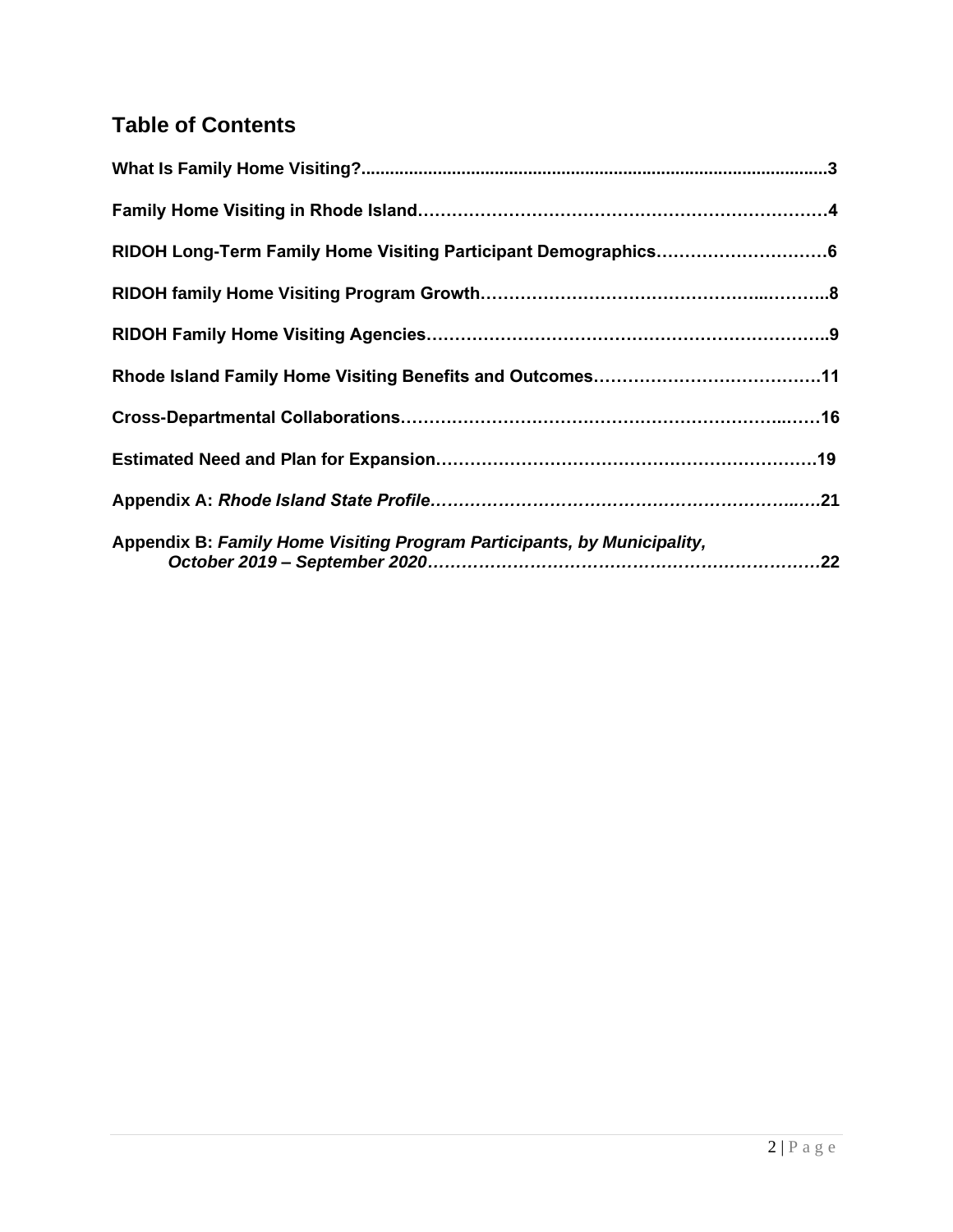# **What is Family Home Visiting?**

Family Home Visiting is a voluntary service delivered to families during pregnancy and the early years of a child's life. Home Visiting programs, called family home visiting in Rhode Island, pair expecting and new parents with a nurse, social worker, early childhood specialist, or a community health worker who provide support and resources to ensure that families are able to fully support and meet children's health and development during the early years. Family home visiting staff meet regularly with new or expecting parents, evaluate their needs, and provide tailored services to help families develop positive parent-child relationships, promote early learning and development, encourage positive health outcomes, and reduce risk. Services that are provided include:

- **Promotion of preventive health and prenatal care, including the importance of well-child and post-partum visits:** Family home visitors provide health education to participants during and after pregnancy; screen for maternal depression and substance use; and refer to prenatal and postpartum health care providers, behavioral health providers; and directly provide preventive behavioral health interventions to for psychological well-being. 1
- **Education on child development and timely developmental screening:** Family home visitors provide education on child development, provide timely developmental screening, and engage in activities to improve child functioning across developmental areas to enhance school readiness and promote positive parent-child interactions.
- **Training on positive parenting techniques and support for infant care, child safety, and safe-sleep practices:** Family home visitors address specific and appropriate parenting techniques and provide positive behavioral support. They also provide support about infant care, child safety, and safe-sleep practices: to improve health outcomes and reduce risk of harm or injury.
- **Support for families to help set future education and employment goals:** Family home visitors support families in goal setting, working on plans for returning to work or continuing education, and secure quality and accessible childcare across all communities. Family home visitors evaluate and encourage parents' engagement in educational and training programs and encourage pursuit of employment. Family home visitors help families access GED classes and family-support services such as temporary cash assistance and supplemental food programs.
- **Linkages to community resources**: Family home visitors provide referrals to community resources including childcare, healthcare, housing, education, transportation, mental health, and legal services. They also provide screening and support for maternal depression, domestic violence, and substance use.

<sup>1</sup>*US Department of Health and Human Services Administration for Children and Families, Family Economic Self-Sufficiency. Retrieved November 02, 2020, from https://homvee.acf.hhs.gov/outcomes/Family Economic Self-Sufficiency/In Brief*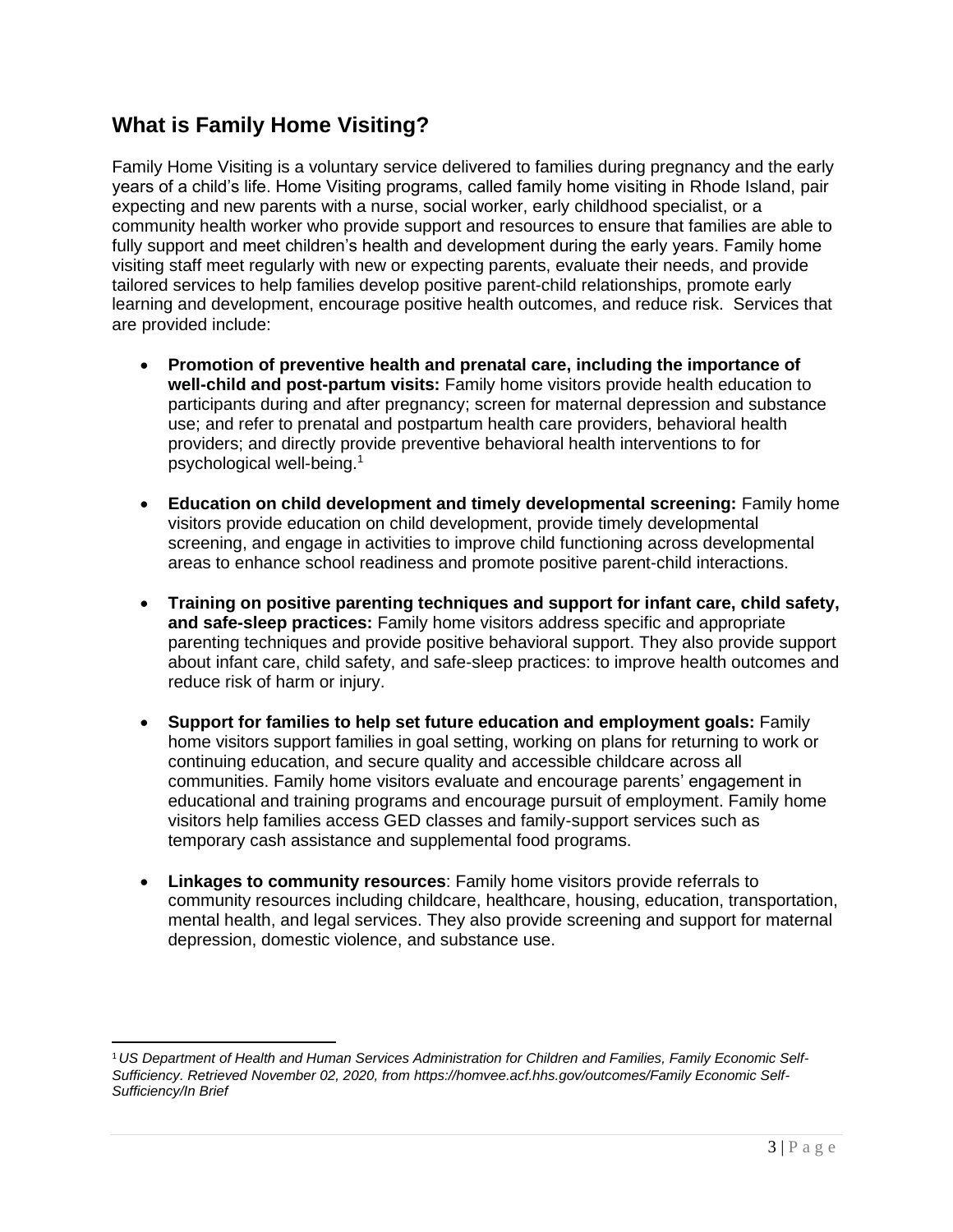# **Family Home Visiting in Rhode Island**

# **RIDOH Family Home Visiting Program Models**

RIDOH administers two types of family home visiting programs—short-term and long-term. There is one short-term program—First Connections and three, long-term, evidence-based programs delivered by local, community-based agencies across the state, including Healthy Families America (HFA), Nurse-Family Partnership (NFP), and Parents as Teachers (PAT).



# **First Connections**

First Connections (FC) is a short-term, family home visiting program for Rhode Island children, birth to age three. who face early adversity and may, as a result, experience poor developmental outcomes. The program provides home and health assessments, developmental screenings, and connections to other community resources, including long-term family home visiting programs. FC serves families statewide. A multidisciplinary team of nurses, social workers, and community health workers provide instruction in newborn care; depression screening; assessments of family needs; information on detecting and controlling housingrelated health and safety hazards; developmental screening; and referrals to community resources such as child care, parenting support, and Women, Infants, and Children (WIC) and Early Intervention (EI). Most families receive one to four visits. Many participants are lowincome, have more than one child, and are young mothers. In 2019, the program served 2,235 children, approximately 25% of Rhode Island births.

# **Nurse-Family Partnership**

Nurse-Family Partnership (NFP) serves low-income, first-time mothers. Trained, bachelor's degree-level nurses carry a caseload of up to 25 families and conduct frequent home visits during pregnancy and up until the child's second birthday to help improve three key areas: pregnancy outcomes, child health and development, and parental life trajectory. Best practices in nutrition and physical activity are discussed as are preparation for childbirth, prenatal care, and referrals to health and human service providers. After birth, nurse home visitors provide parent education on infants' and toddlers' nutrition, health, growth and development, environmental safety, family planning, returning to work or school, and increasing economic self-sufficiency.

# **Healthy Families America**

Healthy Families America (HFA) aims to cultivate and strengthen nurturing parent-child relationships, promote healthy childhood growth and development, and enhance family functioning by reducing risk and building protective factors to prevent child abuse and neglect. In Rhode Island, HFA services begin prenatally or immediately following the birth of a baby and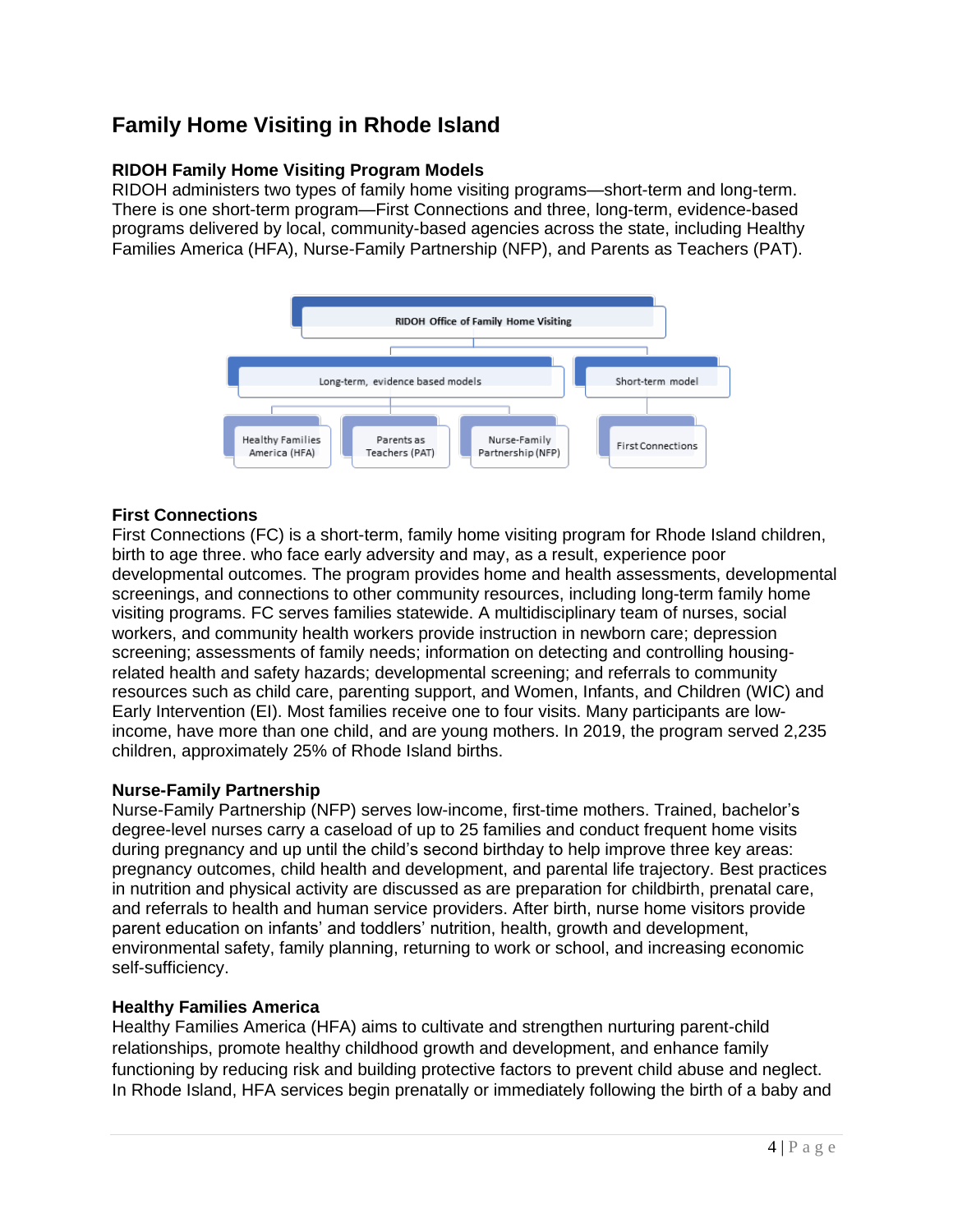are offered voluntarily and intensively until the child is four. Expectant parents and parents/caregivers with children younger than three months may enroll. The primary participant may be the mother, father, or long-term caregiver. Services include assessment and screening for perinatal depression, substance use, and domestic violence; prenatal guidance; parenting support; and care coordination.

### **Parents as Teachers**

Parents as Teachers (PAT) aims to increase parent knowledge of early childhood development, improve parenting skills, provide early detection of developmental delays and health issues, increase children's school readiness and success, and prevent child abuse and neglect. In Rhode Island, expectant parents and parents/caregivers with children younger than two may enroll. PAT services begin prenatally or immediately following the birth of a baby and are offered voluntarily and intensively until the child is four (some programs serve families with children up to age five).



This project is supported by the Health Resources and Services Administration (HRSA) of the U.S. Department of Health and Human Services (HHS)<br>under D89MC28279 Affordable Care Act- Maternal, Infant and Early Childhood Home and conclusions are those of the author and should not be construed as the official position or policy of, nor should any endorsements be inferred by HRSA, HHS or the U.S. Government.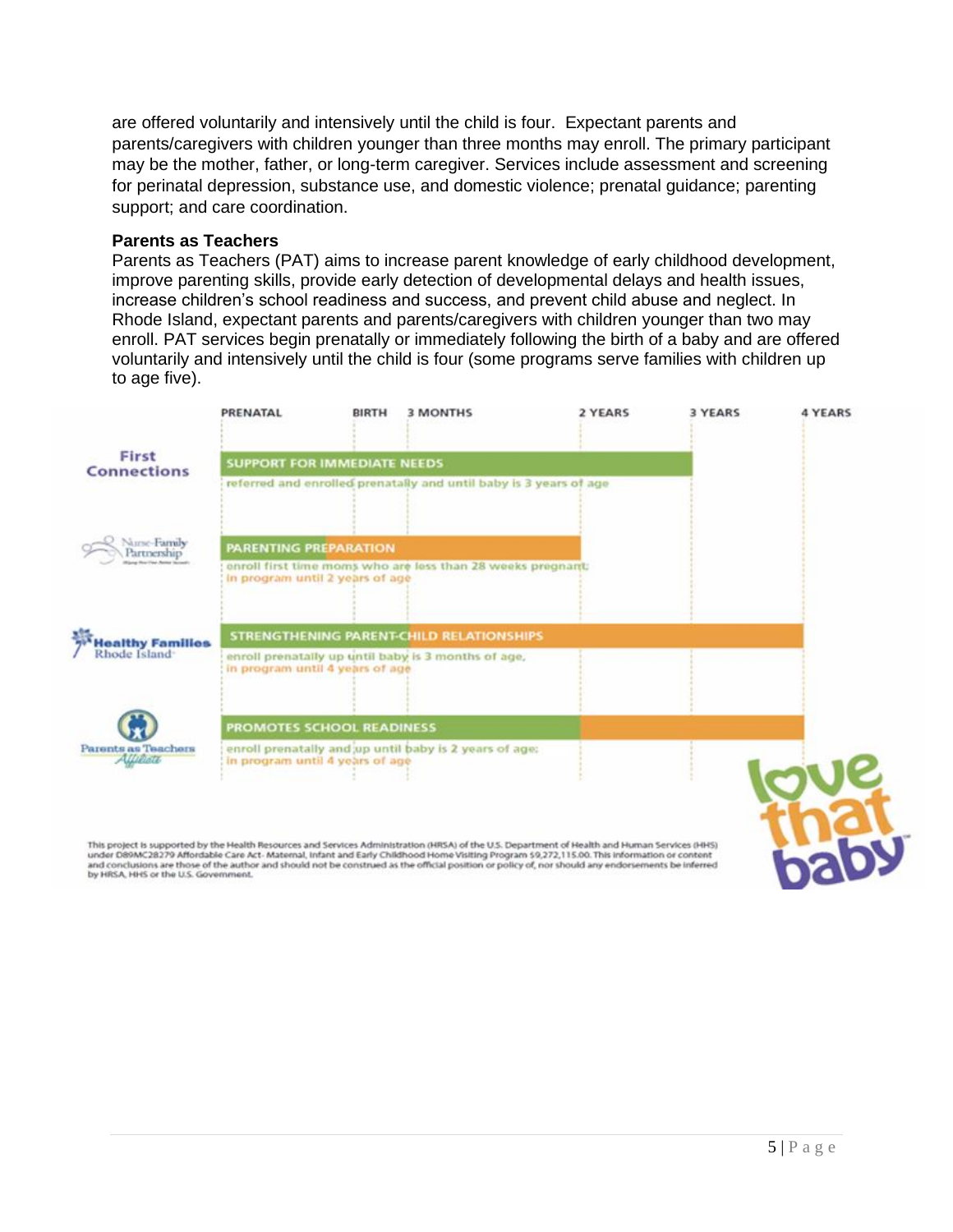# **RIDOH Long-Term Family Home Visiting Participant Demographics**

In 2020, 23% of long-term family home visiting participants were pregnant individuals and 76% were female caregivers. The majority of participants (67%) were between the ages of 25 and 44, with 32% younger than 25, and 14% older than 44. Thirty-three percent of participants did not report their race. Of those that did, 41% were white, 19% were Black or African American, 2% were Asian, 2% were American Indian or Alaska Native, and 3% were more than one race.

Forty-six percent identified as Hispanic or Latino. Forty-eight percent were never married and not living with a partner and 28% were married. Twenty-six percent did not have a high school diploma, 35% had earned a high school diploma or equivalency, and 12.5% had completed some college. Fifty-six percent were not employed and 60% rented their home. Of those that reported their primary language, the majority (53.5%) spoke English and 32.7% spoke Spanish. Sixtyone percent of those that reported their income levels had incomes less than 200% of the federal poverty level. Twenty-two percent reported a history of child abuse or neglect or past interactions with child welfare services and 15%

#### **Facts About Participants in the Family Home Visiting Program**

- **43%** were married or living with a partner
- **35%** completed high school or the equivalent
- **90%** are insured **with 81.2%** on public insurance, 9% on private insurance, 8.3% are uninsured; and 1.4% are unknown
- **38%** of participants are employed either-full time or part-time

reported a history of substance abuse or needed substance abuse treatment.





**Table 2**: *2020 Family Home Visiting Program Demographic Data, Participant Ethnicity*

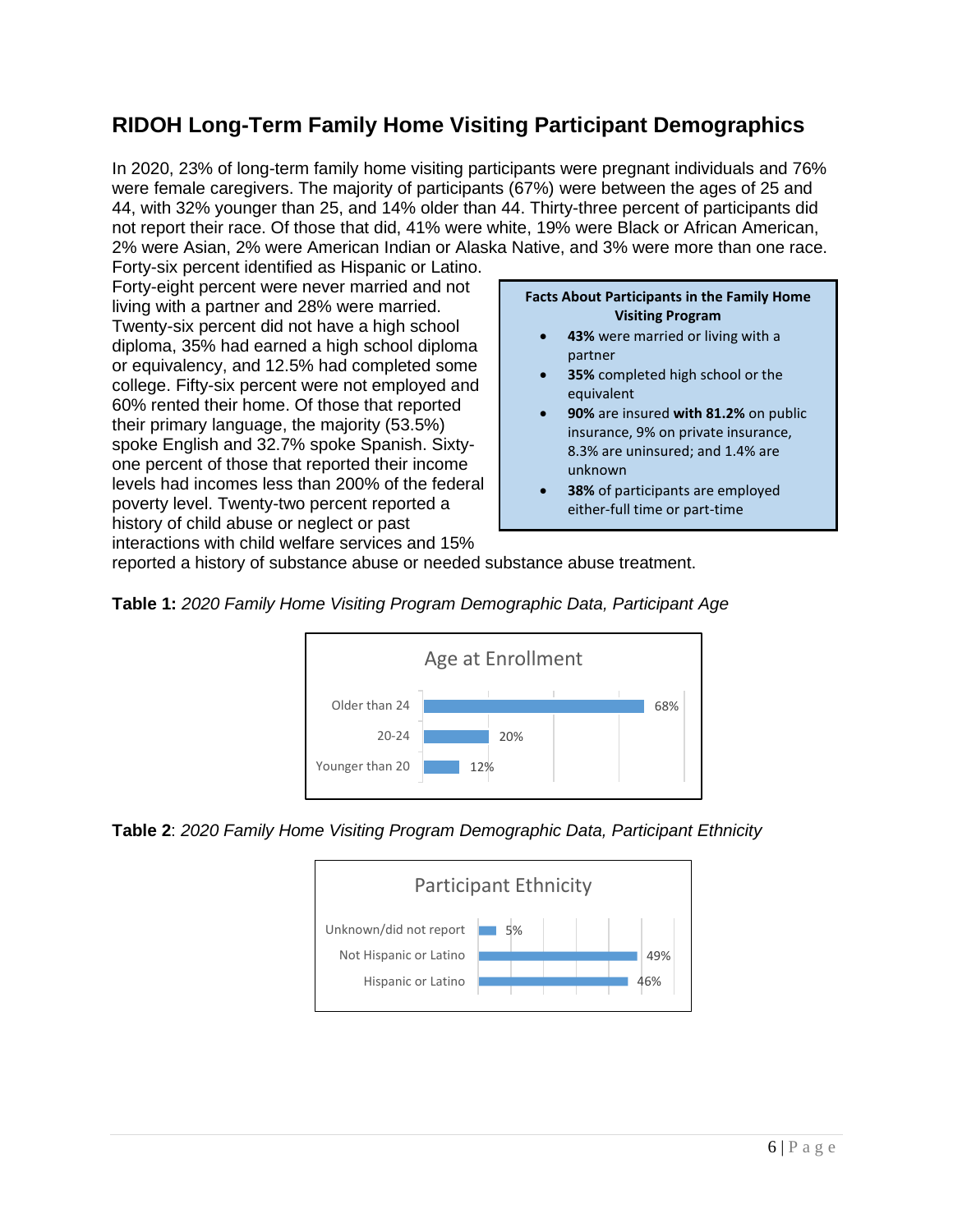

**Table 3**: *2020 Family Home Visiting Program Demographic Data, Participant Race*

**Table 4**: *2020 Family Home Visiting Program Demographic Data, Participant Education Level*

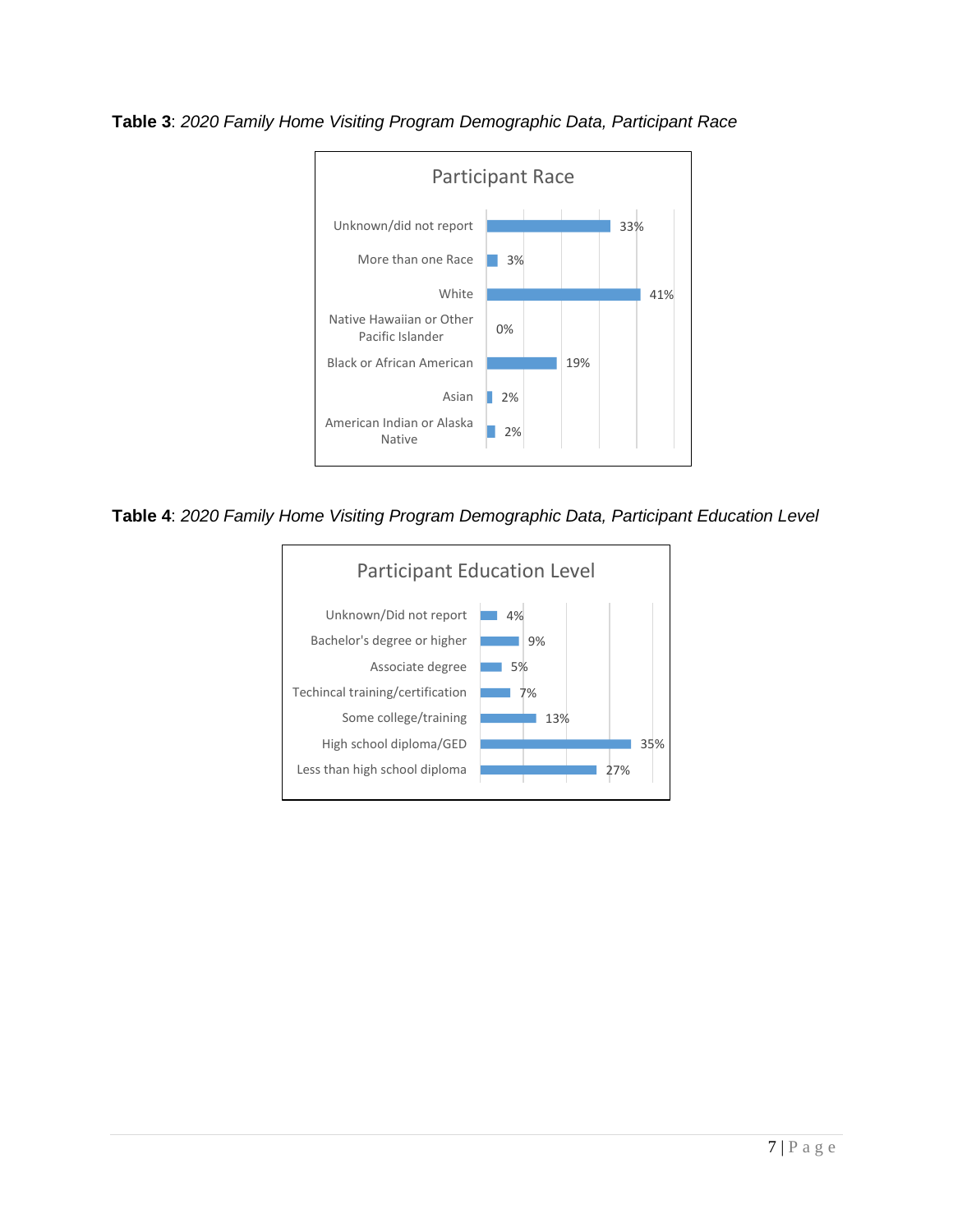# **RIDOH Family Home Visiting Program Growth**

Since the first Family Home Visiting programs were implemented in 2010, the number of families served each year by the long-term programs (HFA, PAT, NFP) has increased from 225 to 1,726.

|                                  | 2011            | 2016                    | 2017                      | 2018                   | 2019   | 2020                                        |
|----------------------------------|-----------------|-------------------------|---------------------------|------------------------|--------|---------------------------------------------|
| Program<br>Models<br>Implemented | 2 (NFP,<br>HFA) | 3 (HFA,<br>PAT.<br>NFP) | $3$ (HFA,<br>PAT.<br>NFP) | $3$ (HFA, PAT,<br>NFP) | NFP)   | $3$ (HFA, PAT, $\vert 3$ (HFA, PAT,<br>NFP) |
| Agencies                         | 3               | 12                      | 12                        | 12                     | 14     | 18                                          |
| <b>Families</b>                  | 225             | 1,543                   | 1,646                     | .689                   | 1,753  | 1,726                                       |
| <b>Visits</b>                    | 1,400           | 15,715                  | 22,820                    | 19,662                 | 20,727 | 20,175                                      |

**Table 5:** *RIDOH Family Home Visiting Program Growth, 2011-2020*

*Figure 1: Maternal, Infant, and Early Childhood Family Home Visiting Caregivers Served by Grant Reporting Year, Rhode Island, 2012 – 2020*



These programs served families in all 39 cities and towns. For a breakdown, by municipality, of how many families were served, see Appendix B.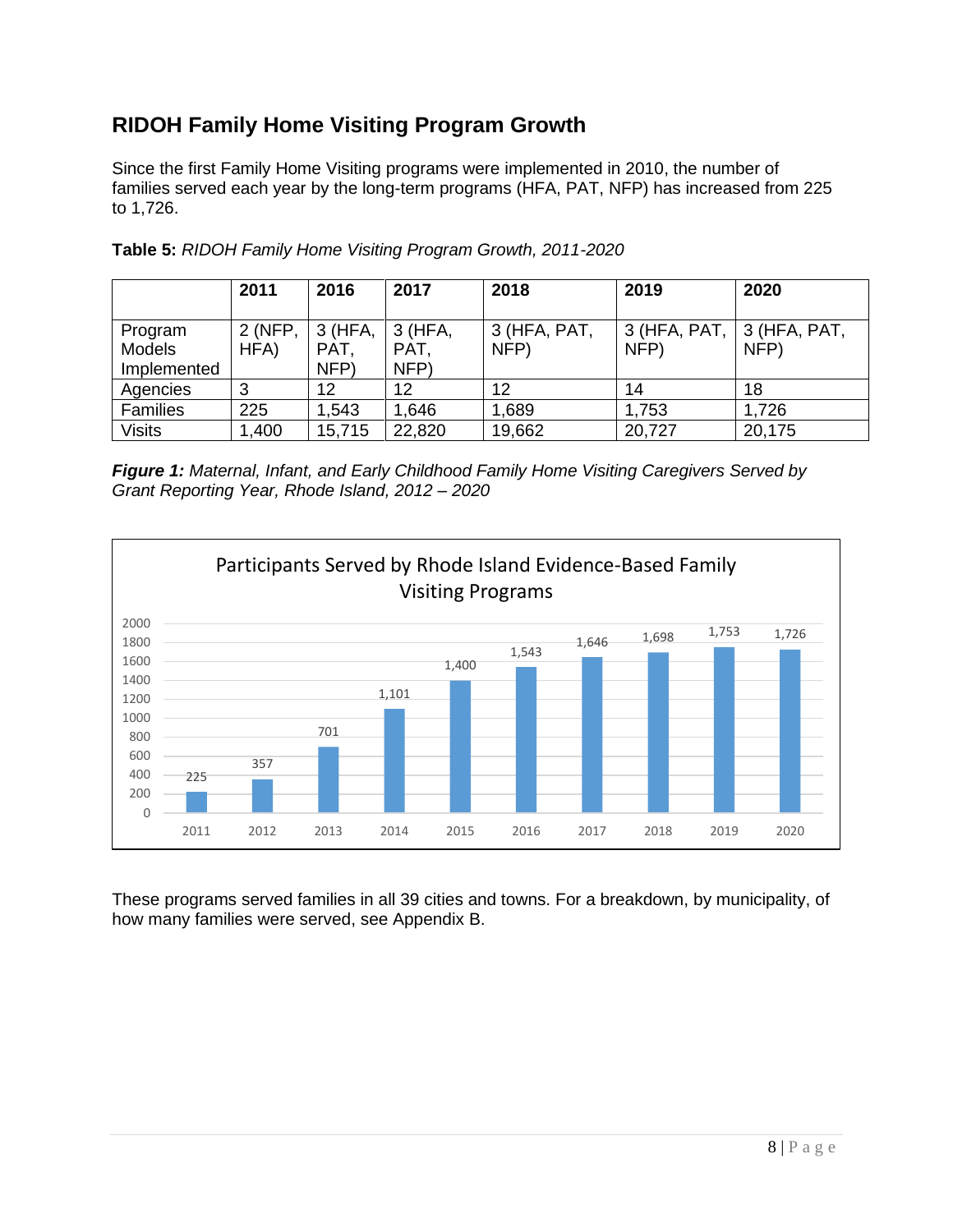# **RIDOH Family Home Visiting Agencies**

RIDOH contracts with local agencies to implement family home visiting programs in communities across the state. There are nine HFA teams, eight PAT teams, one NFP team, and five FC teams for a total of 23 program teams statewide. The five FC teams each serve a geographic region of the state. The HFA, PAT, and NFP teams are situated in targeted, at-risk communities; however, each extends its services to surrounding areas to provide statewide coverage for each program.

| Table 3: Number of Agencies, Capacities, and Visitors by Family Home Visiting Model |  |
|-------------------------------------------------------------------------------------|--|
|-------------------------------------------------------------------------------------|--|

| <b>Programs</b>                               | <b>NFP</b>                                  | <b>HFA</b> | <b>PAT</b> | <b>Total</b><br>NFP.<br><b>HFA, PAT</b> | <b>First</b><br><b>Connections</b> |
|-----------------------------------------------|---------------------------------------------|------------|------------|-----------------------------------------|------------------------------------|
| <b>Agencies</b>                               |                                             | 9          | 8          | 18                                      | 5                                  |
| <b>Total Families</b><br><b>Served (2020)</b> | 245                                         | 949        | 532        | 1,728                                   | 2,675                              |
| <b>Total Capacity (as</b><br>of July 2020)    | 200                                         | 850        | 707        | 1,757                                   | N/A                                |
| <b>Total Visits</b>                           | 2,269                                       | 13,211     | 4,695      | 20,175                                  | 3,166                              |
| Geographic<br>Coverage                        | Statewide with focus on at-risk communities |            |            | Statewide                               |                                    |

| Table 4: Family Home Visiting Programs Offered, By Contracted Agency |  |  |
|----------------------------------------------------------------------|--|--|
|                                                                      |  |  |

| Agency                                         | <b>Family Home Visiting Program</b> |     |            |               |
|------------------------------------------------|-------------------------------------|-----|------------|---------------|
|                                                | <b>FC</b>                           | HFA | <b>NFP</b> | <b>PAT</b>    |
| <b>Blackstone Valley Community Action</b>      |                                     |     |            |               |
| <b>Program</b>                                 |                                     |     |            |               |
| <b>Bristol-Warren Regional School District</b> |                                     |     |            | ٦             |
| <b>Children's Friend</b>                       |                                     | ٦   | ٦          |               |
| <b>Community Care Alliance</b>                 |                                     |     |            |               |
| <b>Comprehensive Community Action</b>          |                                     |     |            | N             |
| <b>Program</b>                                 |                                     |     |            |               |
| <b>Connecting for Children and Families</b>    |                                     |     |            | ٦Ι            |
| <b>East Bay Community Action Program</b>       |                                     |     |            |               |
| <b>Family Services of Rhode Island</b>         |                                     |     |            |               |
| <b>Federal Hill House</b>                      |                                     |     |            | $\mathcal{N}$ |
| <b>Meeting Street</b>                          |                                     | ٦   |            |               |
| <b>North Kingstown Davisville Academy,</b>     |                                     |     |            | $\mathcal{N}$ |
| Office of Family Learning*                     |                                     |     |            |               |
| <b>South County Home Health Services</b>       | $\mathcal{N}$                       | ٦   |            |               |
| <b>The Providence Center</b>                   |                                     |     |            |               |
| <b>VNS of Newport and Bristol Counties</b>     | N                                   |     |            |               |
| <b>Westerly Public Schools</b>                 |                                     |     |            |               |

*\*In response to capacity constraints in Providence, Central Falls, Woonsocket, West Warwick, Warwick, Newport, and Westerly, Preschool Development Grant funds were allocated to add another 300 slots across these localities in summer 2020.*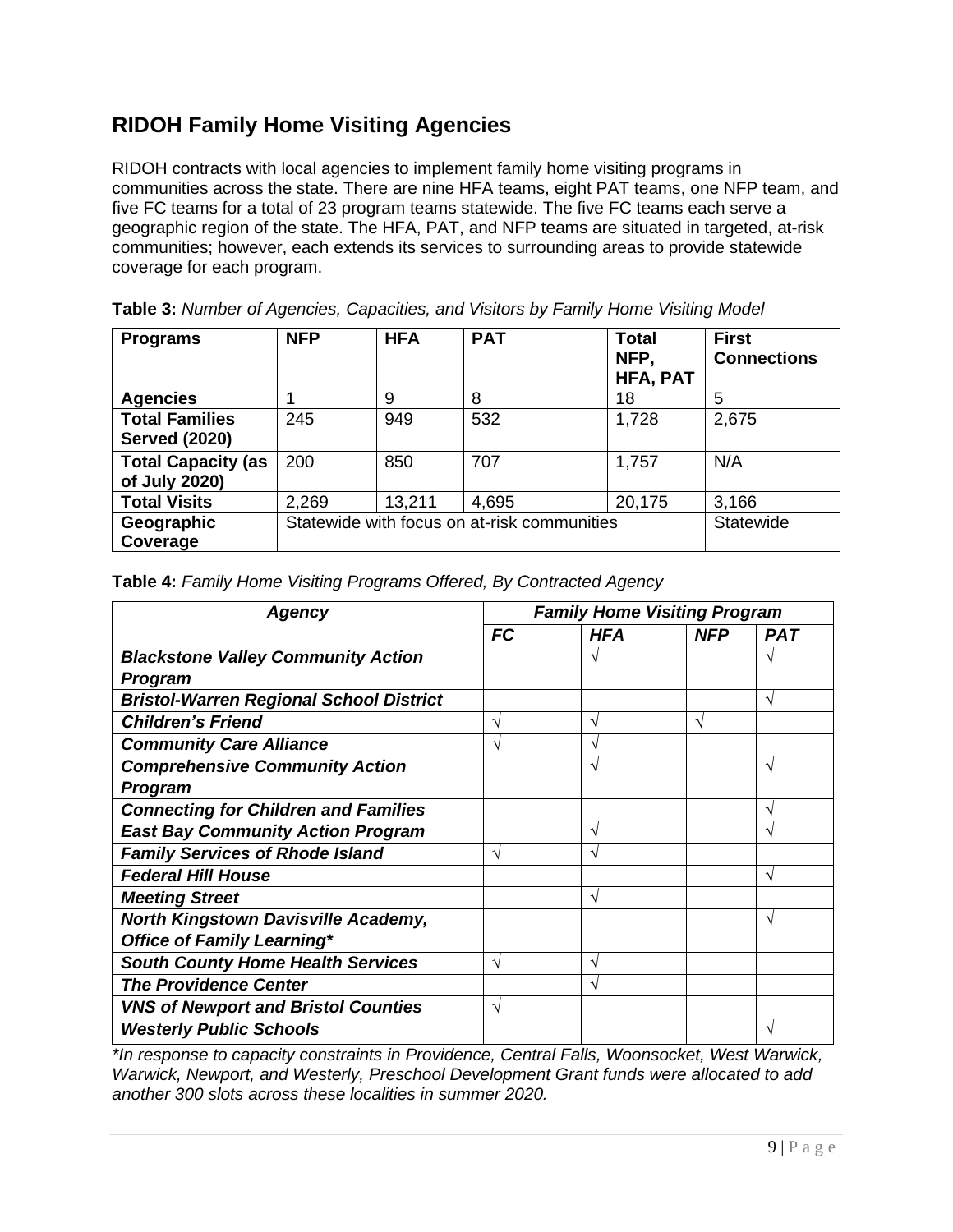It is important to note that Rhode Island family home visiting programs serve families within a broader Rhode Island Early Childhood Family Visiting System that serves pregnant families or families with children up to five years of age including, but not limited to, medical homes, EI, Early Head Start, State-funded Pre-K, Child Care, WIC, and other early childhood supports. At times, multiple services may be provided to a family across the system as strategies intended to ensure any and all needs are met through coordinated services across different agencies and programs.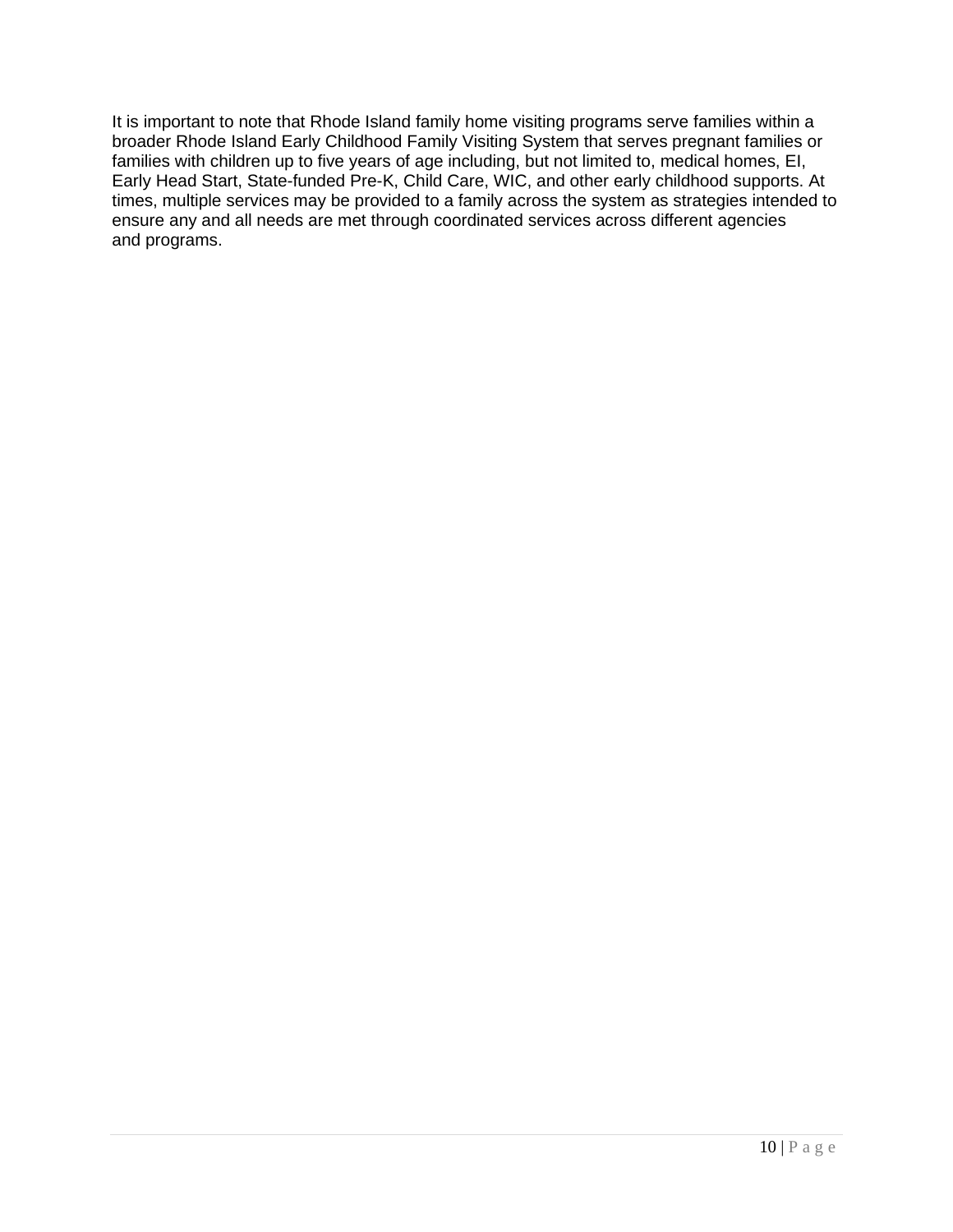# **Rhode Island Family Home Visiting Benefits and Outcomes**

# **Benefits of Family Home Visiting**

According to the American Academy of Pediatricians, family home visiting can increase school readiness, decrease child maltreatment, and increase family economic stability.<sup>2</sup> Rhode Island's family home visiting programs build upon decades of scientific research showing that home visits by a nurse, social worker, early childhood educator, or other trained professional during pregnancy and early in a child's life promotes child development and school readiness, improves maternal and child health, increases screening and linkage to care, and encourages positive parenting. It also mitigates poor health outcomes by helping to prevent child abuse and neglect, reduce preterm births and emergency room visits, and decreases family violence and juvenile delinquency. *3*

Improves maternal mental health outcomes Family home visitors are trained to provide behavioral health screening and provide referrals to participants that may benefit from behavioral health supports. Evaluation studies confirm that women who participated in family home visiting programs were less likely to demonstrate symptoms of depression and reported improved mental outlook when compared with control groups of women who did not participate in family home visiting.<sup>4</sup>

**Rigorous evaluation of high-quality home visiting programs has shown positive impact on reducing incidences of child abuse and neglect, improvement in birth outcomes such as decreased preterm births and low birthweight babies, improved school readiness for children, and increased high school graduation rates for mothers participating in the program.**

# Alleviates poverty and encourages financial security

Research indicates that living at or below 200% of the federal poverty level places children, especially infants and toddlers, at high risk for adverse early childhood experiences that lead to lifelong detrimental effects on health, education, and vocational success.<sup>5</sup> Family home visiting programs deliver family support and child development services that provide a foundation for physical health, academic success, and economic stability in vulnerable families that are at risk for the adverse effects of poverty and other negative social determinants of health.

*<sup>2</sup> Cairone, K., McAuley, E., and Rudick, S. (2017, January). Home Visiting Issues and Insights Creating a Trauma-Informed Home Visiting Program. Retrieved from* 

*https://mchb.hrsa.gov/sites/default/files/mchb/MaternalChildHealthInitiatives/HomeVisiting/Creating\_a\_Trauma\_Infor med\_Home\_Visiting\_Program\_Issue\_Brief\_January\_2017.pdf*

*<sup>3</sup> H. (Ed.). (2020, April). The Maternal, Infant, and Early Childhood Home Visiting Program Partnering with Parents to Help Children Succeed. Retrieved from* 

*https://mchb.hrsa.gov/sites/default/files/mchb/MaternalChildHealthInitiatives/HomeVisiting/pdf/programbrief.pdf <sup>4</sup>US Department of Health and Human Services,* Home Visiting Evidence of Effectiveness: SafeCare*, available at http://homvee.acf.hhs.gov/Effects/1/SafeCare-Effects-Shownin-Research---Outcome-Measure-Details/18/MaternalHealth/1/4 (last accessed July 2017).*

*<sup>5</sup> Shonkoff JP, Garner AS; Committee on Psychosocial Aspects of Child and Family Health; Committee on Early Childhood, Adoption, and Dependent Care; Section on Developmental and Behavioral Pediatrics. The lifelong effects of early childhood adversity and toxic stress. Pediatrics. 2012;129(1). Available at: www.pediatrics.org/cgi/content/full/129/1/e232pmid:22201156*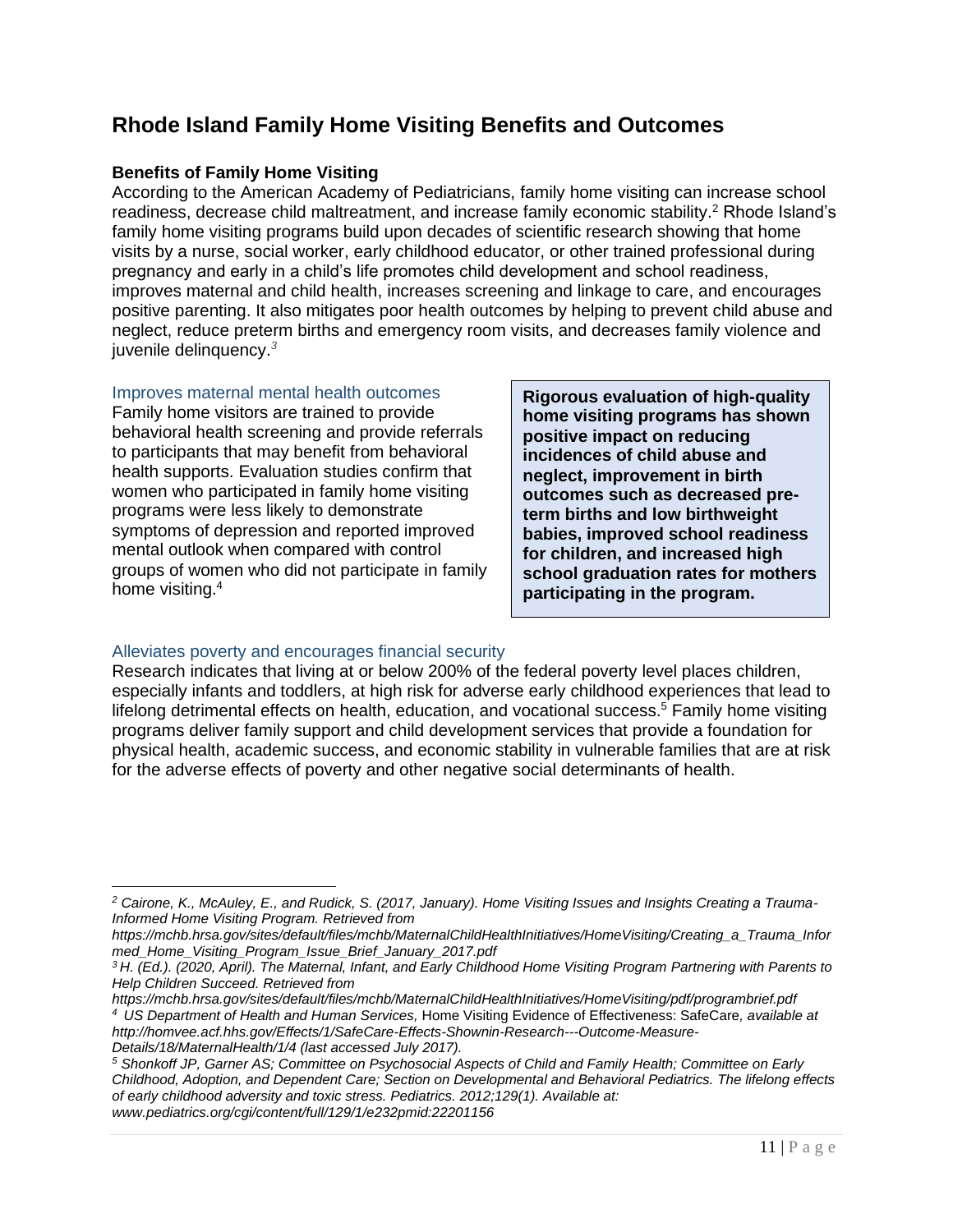## Cost effective

Engagement in family home visiting programs reduces the likelihood of future engagement in additional state or federally funded programs, creating a cost savings for states. Cost-benefit analyses show that high-quality family home visiting programs offer positive returns on investment ranging from **\$1.75 to \$5.70** for every dollar spent due to reduced costs of child protection, K-12 special education and grade retention and criminal justice expenses. <sup>6</sup> For participants engaged in the NFP family home visiting program, program cost savings resulted in reduced Temporary Assistance for Needy Families (TANF) payments by [7% for nine](https://www.nursefamilypartnership.org/wp-content/uploads/2017/02/Miller-State-Specific-Fact-Sheet_US_20170405-1.pdf)  [years](https://www.nursefamilypartnership.org/wp-content/uploads/2017/02/Miller-State-Specific-Fact-Sheet_US_20170405-1.pdf) postpartum among first-time mothers enrolled.<sup>7</sup> State-level cost savings is due to reduced child protective services costs, fewer children requiring special education or grade retention, and lower criminal justice expenses indicating the effectiveness and importance of family home visiting programs for at-risk families.

# **Rhode Island Family Home Visiting Programs Outcomes**

## Annual Benchmark Performance

In 2020, family home visiting program performance improved in the following areas:

| <b>Performance Area</b>                                                             | <b>Related Benchmarks</b>                                                                              |
|-------------------------------------------------------------------------------------|--------------------------------------------------------------------------------------------------------|
| Promote child physical health and<br>development                                    | Preterm birth<br>$\bullet$<br><b>Breastfeeding</b><br>$\bullet$                                        |
| Improve parent-child interactions<br>and children's social-emotional well-<br>being | Literacy support<br>٠                                                                                  |
| Increase school readiness                                                           | Developmental screening/referral<br>Literacy support<br>$\bullet$                                      |
| <b>Promote positive parenting</b>                                                   | Literacy support                                                                                       |
| Increase access to primary care<br>medical services and community<br>services       | Continuity of insurance<br>$\bullet$<br>Postpartum care<br>٠<br><b>Emergency Department visit</b><br>٠ |
| Decrease child injuries and<br>emergency department use                             | Well child visits<br>Depression screening/referral                                                     |
| <b>Reduce child maltreatment</b>                                                    | <b>DCYF</b> investigations                                                                             |

# **Performance Area: Promoting Child Physical Health and Development**

*Benchmark: Preterm birth* 

The percent of infants (among mothers who enrolled in family home visiting programs prenatally before 37 weeks) who are born preterm following program enrollment has decreased from 13% in 2019 to 9% in 2020, among participants in NFP, HFA, and PAT.

*<sup>6</sup> Miller, T.R. (2015). Projected outcomes of Nurse-Family Partnership home visitation during 1996-2013, USA. Prevention Science. 16 (6). 765-777. (latest revision: 3/27/2017).*

*<sup>7</sup> Miller, T.R. (2015). Projected outcomes of Nurse-Family Partnership home visitation during 1996-2013, USA. Prevention Science. 16 (6). 765-777. (latest revision: 3/27/2017).*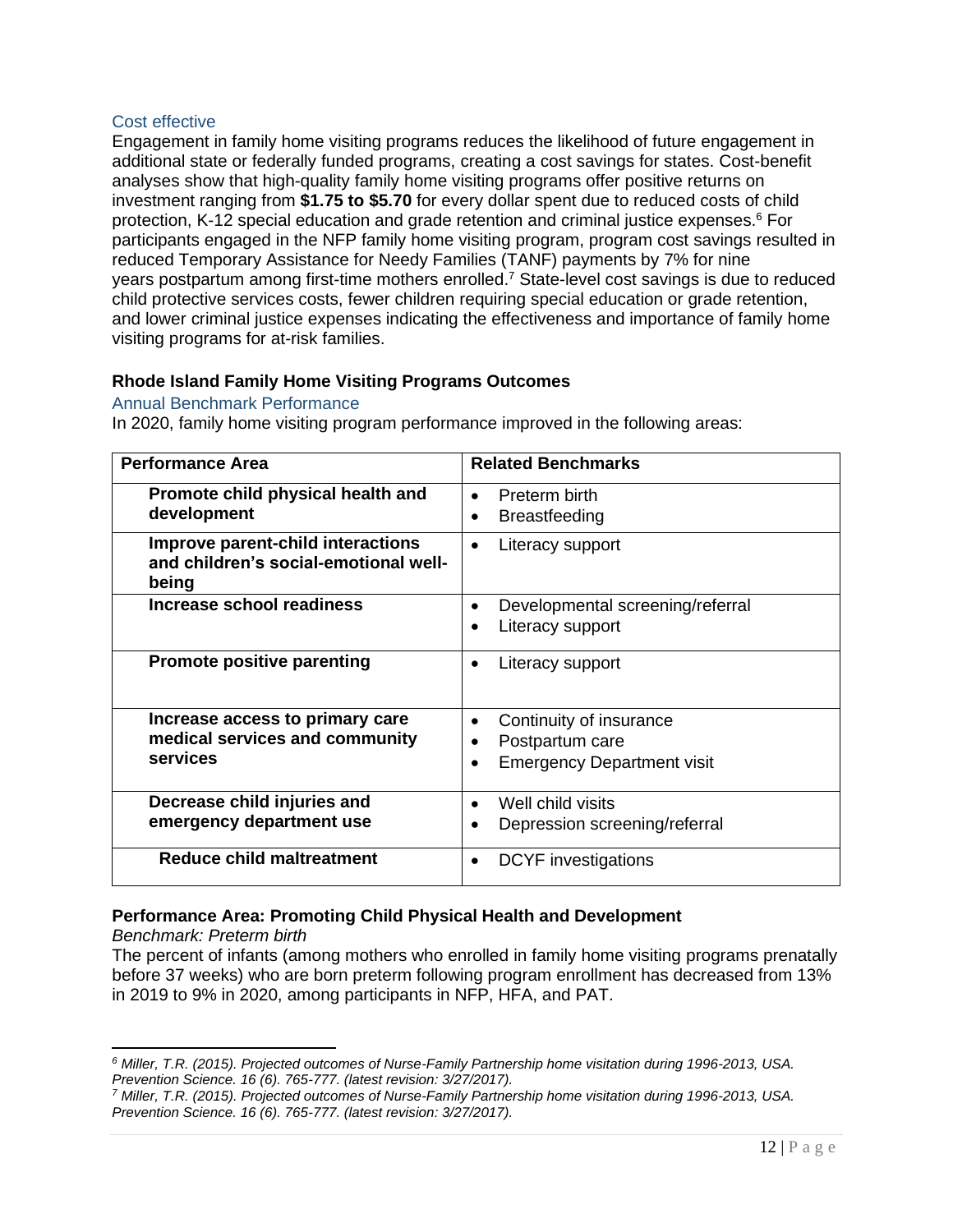## *Benchmark: Breastfeeding*

The percent of infants (among mothers who enrolled in family home visiting programs prenatally) who were breastfed any amount at six months of age has increased from 54% in 2018 to 68% in 2020.

100%

80%

60%

40%

 $20%$ 

 $0%$ 

54%

2018

Statewide Benchmark Performance

Measure 2 Breastfeeding

40%

68%



# **Performance Area: Improving Parent-Child Interactions and Children's Social-Emotional Well-Being/Promote Positive Parenting**

#### *Benchmark: Literacy Support*

The percent of children enrolled in family home visiting programs with a family member who reported that during a typical week they read, told stories, and/or sang songs with child daily, was 93% in 2020, up from 88% in 2018.



# **Performance Area: Increasing School Readiness**

#### *Benchmark: Developmental Screening and Referral*

The percent of children enrolled in family home visiting programs who had a timely screen for developmental delays using a validated parent-completed tool was 70% in 2020. The percent of children enrolled in family home visiting programs who had a positive screens for developmental delays and received services in a timely manner was 69% in 2020, up from 60% in 2018.

#### *Benchmark: Literacy Support (see above)*

## **Performance Area: Increasing Access to Primary Care Medical and Community Services** *Benchmark: Continuity of Insurance*

The percent of primary caregivers enrolled in family home visiting programs who had continuous health insurance coverage for at least six consecutive months was 93% in 2020, up from 90% in 2018.

# **Performance Area: Decreasing Child Injuries and Emergency Department Use**

# *Benchmark: Well-Child Visits*

The percent of children enrolled in family home visiting programs who received the last recommended visit based on the American Academy of Pediatrics (AAP) schedule was 74% in 2020, up from 73% in 2018.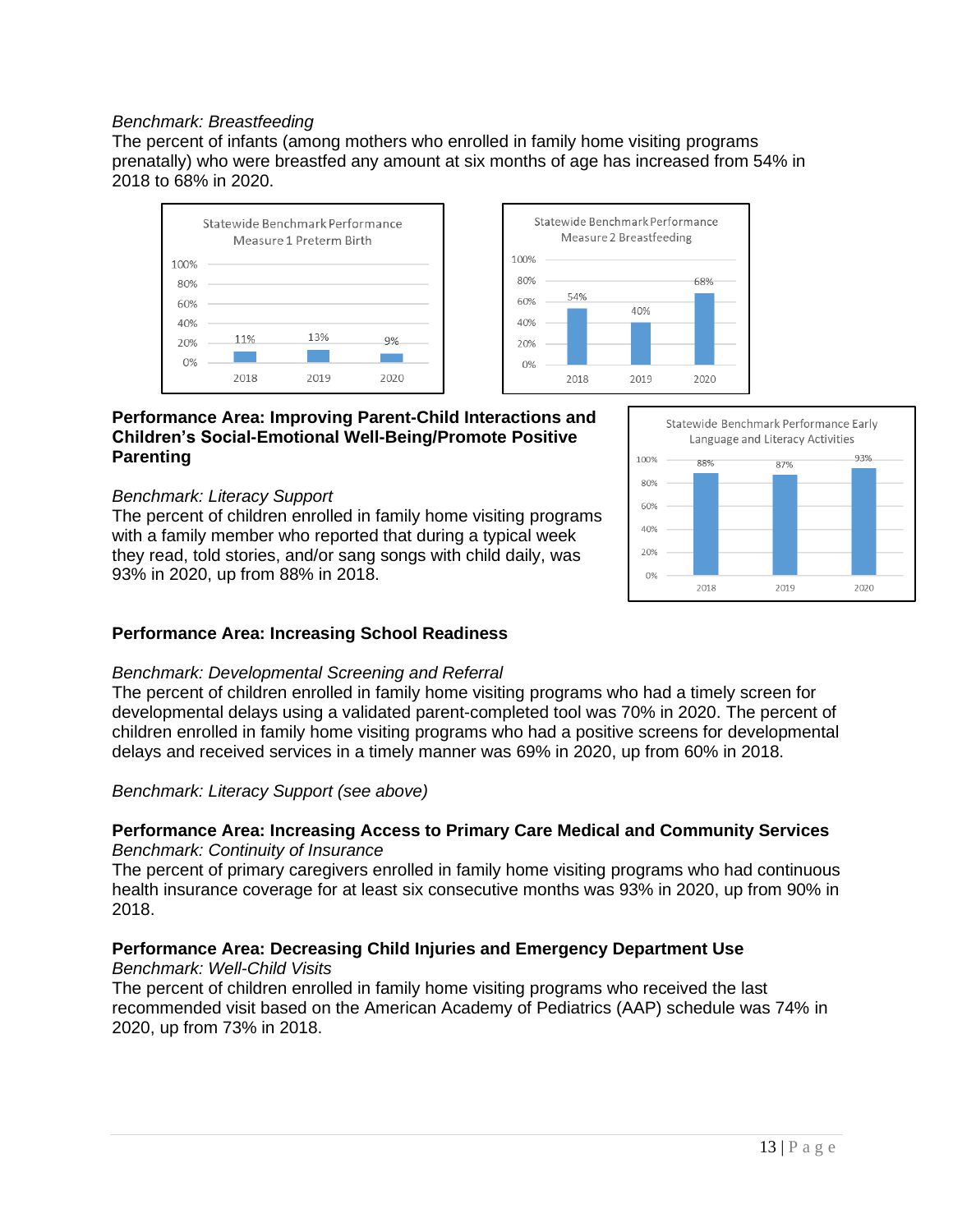## *Benchmark: Depression Screening/Referral*

The percent of primary caregivers enrolled in family home visiting programs who are being screened for depression using a validated tool within three months of enrollment (for those enrolled prenatally) or within three months of delivery (for those enrolled prenatally) was 91% in 2020, up from 89% in 2018.



# **Data for Performance: Continuous Quality Improvement (CQI) for Benchmark Improvement**

RIDOH is committed to using Continuous Quality Improvement (CQI) to drive improvement in benchmark measures and performance areas to ensure optimal program reach and improved

health outcomes among program participants. Across all RIDOH's family home visiting models and programs, RIDOH leads CQI trainings for teams and broadly shares any lessons learned from CQI interventions to encourage peer-topeer learning for optimal service delivery. RIDOH has continued to build momentum in instilling a culture of quality improvement across family home visiting program work by leading projects and engaging in technical assistance with the Education Development Center (EDC), the Home Visiting Collaborative Improvement and Innovation Network (HV-CoIIN), and HRSA. All projects aim to improve outcomes among



specific home visiting benchmark topics and domains. Rhode Island's Family Home Visiting Program has engaged in various technical assistance opportunities with CQI experts since the inception of the program. The most recent efforts include:

- ✓ Throughout 2020**,** Rhode Island Family Home Visiting programs **aimed to improve wellchild visit completion** with a goal that 85% of children enrolled would complete their last expected well-child visit outlined in the American Academy of Pediatrics (AAP) schedule. Rhode Island family home visiting teams utilized CQI tools and efforts to help ensure that parents were educated on well-child visits as an approach to help ensure the visits are timely and complete even with challenges of the COVID-19 pandemic such as transportation. As a result, rates of children enrolled in family home visiting programs who received the last recommended visit based on the AAP schedule was 74% in 2020, up from 73% in 2018.
- ✓ In 2019, Rhode Island Family Home Visiting program focused on CQI projects to **reduce symptoms of maternal depression** with a goal that 85% of women who screen positive for depression and access services will report a 25% reduction in symptoms 12 weeks (from first service contact). Rhode Island Family Home Visiting Program agencies found that by participating in the CQI project, 78% of women receiving one or more evidenced-based service contacts had a 25% reduction in symptoms. This is an improvement of 28% since the start of the project.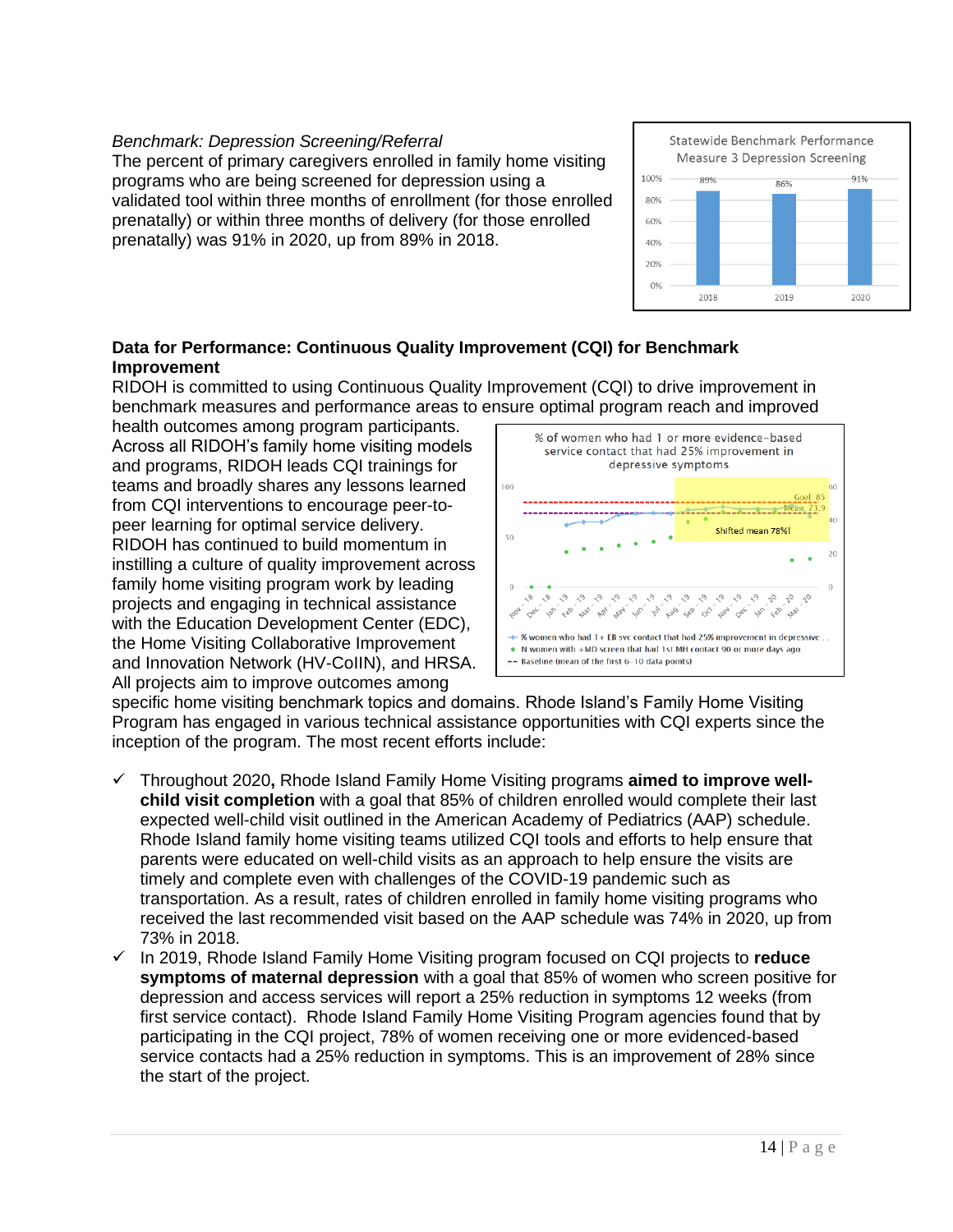✓ RIDOH was also awarded a practicum opportunity in 2019 to **increase visit completion** among select participating PAT family home visiting teams. Rhode Island Family Home Visiting agencies found that visit completion rates increased for families with two or more risk factors from 40% to 63% by participating in the CQI project.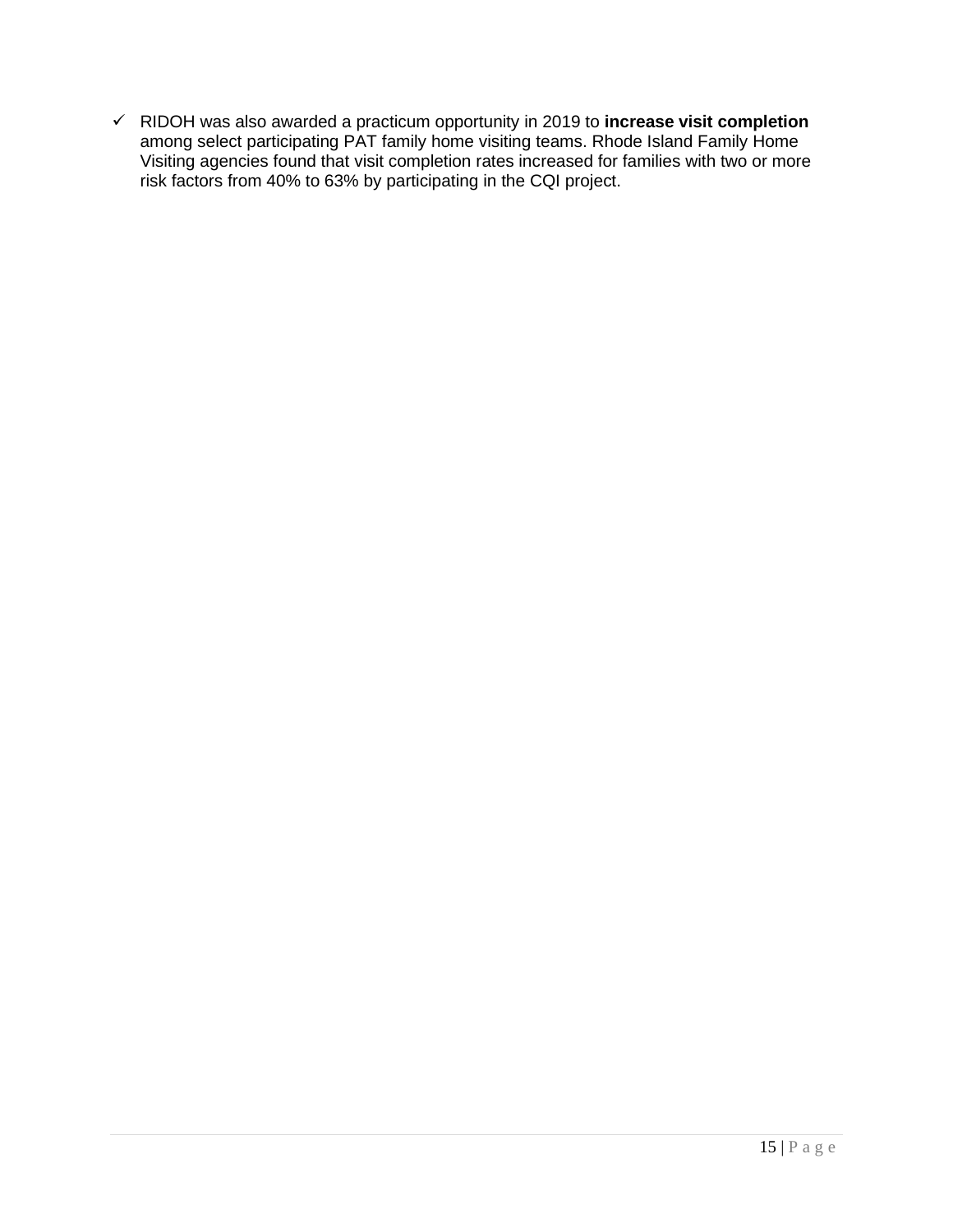# **Cross-Departmental Collaboration**

RIDOH aims to increase the availability of, and coordination between, social services for Rhode Islanders, especially for families facing increased adversity. To do so, RIDOH collaborates with other State-funded programs that provide services to families with children of the same ages, including EI (managed by the Executive Office of Health and Human Services, EOHHS); Family Care Community Partnerships (managed by DCYF); Early Head Start (home-based option managed by the Department of Human Services, DHS); Positive Parenting Program (DCYF); Project Connect (DCYF); and Safe Care (DCYF). Examples of cross-departmental collaboration include:

# **Comprehensive Care Coordination**

Participation in multiple programs is not mutually exclusive and program staff work closely with families and colleagues to help each family connect with the services and supports that meet a family's unique needs.

# **Shared Governance/Strategic Plan**

In 2018, Rhode Island established a plan for a statewide cross-program Family Home Visiting governance structure inclusive of all early childhood family home visiting programs in the state. The structure includes representation from all programs/models at both a State agency and provider level, family home visitors and caregivers, and key stakeholders from other established/related entities or groups. In 2019, Family Home Visiting Program began implementing the governance structure recommended in the strategic plan. This governance structure includes a large Family Home Visiting Leadership Council that meets quarterly, a Family Home Visiting Steering Committee that meets monthly, a Parent/Caregiver Advisory Council that meets monthly, and a Family Home Visiting Workforce Council that meets quarterly. Through this structure, the members of the governance structure have created a shared strategic plan that articulates a common commitment and vision as a collective system and is organized around a shared vision, priorities, and strategies intended to make sure that each family is supported by the program that meets their needs and that services are coordinated across agencies and programs.

# **Integrated Needs Assessments**

RIDOH collaborates with Maternal and Child Health program and other State programs to assess existing services and identify areas of unmet need in Rhode Island. For example, the recent Maternal, Infant, and Early Childhood Home Visiting (MIECHV) needs assessment was the result of wide collaborative efforts both within RIDOH, and with other State agencies and community partners, including DCYF, the Department of Behavioral Health, Developmental Disabilities and Hospitals (BHDDH), and EOHHS). In addition, the needs assessment was supported by a range of stakeholder groups including the Rhode Island Family Visiting Council, the Parent/Caregiver Advisory Council, SISTA FIRE, Rhode Island Health Equity Zones, Local Implementation Teams, Interagency Coordinating Council (ICC), Successful Start, and the Head Start Directors Association.

# **Local Implementation Teams**

In Rhode Island, Local Implementation Teams (LITs) are one of the unique strategies for coordination at the community level. Local groups of social service managers and health professionals engaged in community-based interventions that provide service to families facing adversity have been conducting regular team meetings. LIT meetings focus on system improvement and efficiency, better coordination of referral processes, elimination of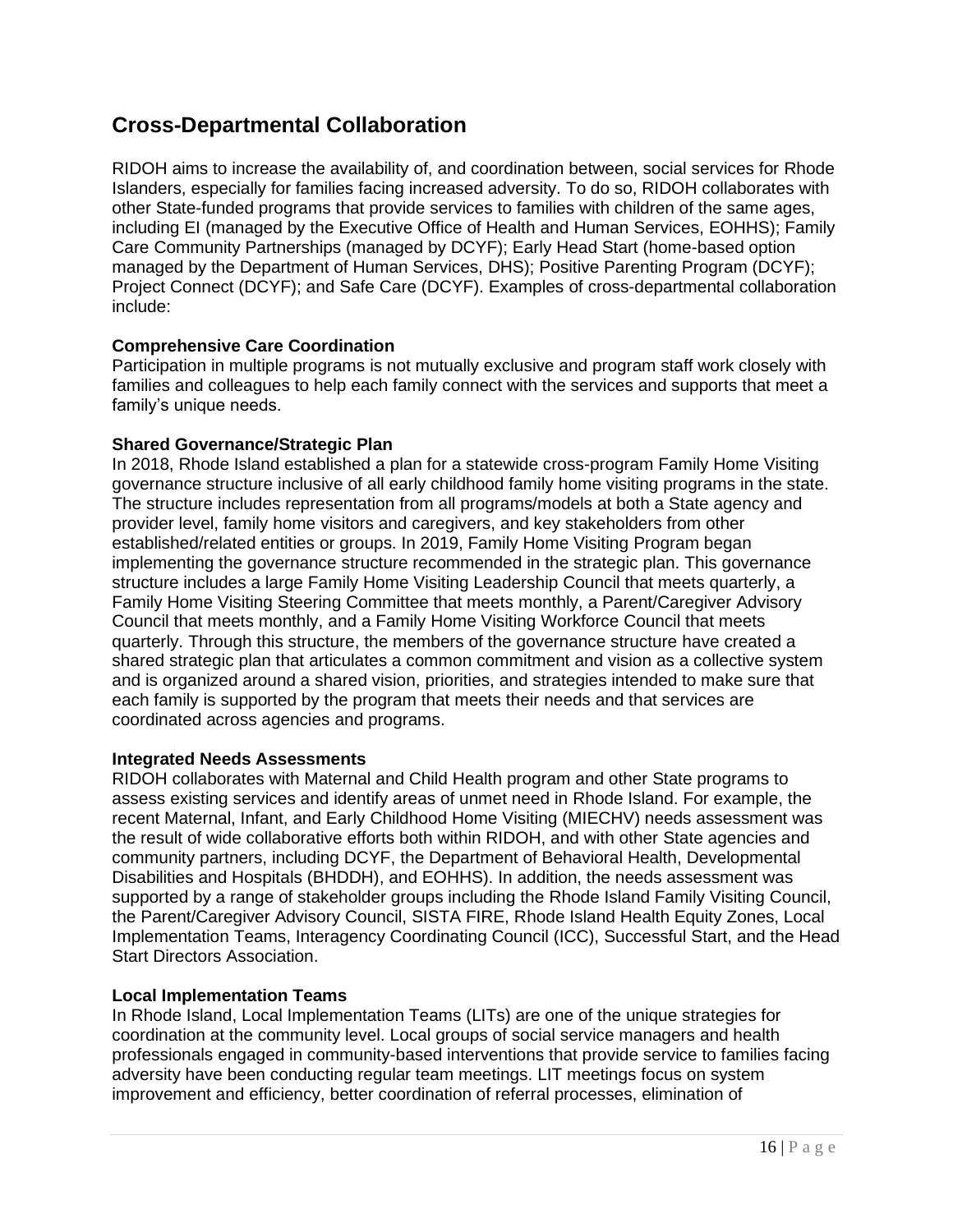redundancies, improved supervision, and maximizing community resources. In some cases, LIT meetings also convene field-level staff to help them develop specific skills and competencies, such as recruiting and engaging prospective clients, assessing client situations, and motivating clients. LIT meetings improve communication and increase transparency and trust among program managers who serve the same clients.

# **RIDOH Health Equity Zone Initiative (HEZ) Integration**

The family home visiting program works with RIDOH's HEZ initiative to coordinate LIT activities with families across communities. A HEZ is a geographically defined area with documented health disparities in which community stakeholders, organized as a HEZ collaborative, work to achieve health equity with residents by eliminating health disparities and using place-based (where you live) strategies to promote healthy communities. Each HEZ collaborative meets regularly, engages in ongoing assessment of the health needs of HEZ residents, develops and implements projects, and evaluates the effectiveness of health interventions. Each HEZ has an organization (local government entity) that acts as the administrator of the collaborative. The family home visiting program, along with several other RIDOH programs (Diabetes Prevention, Maternal and Child Health, and Minority Health), is collaborating with each HEZ to meet the needs of the most vulnerable families, populations, and communities across the state. The family home visiting program regularly meets with HEZ entities about connecting families to activities, supports, and interventions to improve the health and wellness of families with young children in their own community, such as Farmer's Markets, breastfeeding support groups, resident workgroups, and summer meal programs.

# **Plan of Safe Care**

Rhode Island has developed a Plan of Safe Care (POSC) process to support all infants born affected by substance exposure, withdrawal symptoms, or a Fetal Alcohol Spectrum Disorder. The purpose of a POSC is to ensure that infants and caregivers affected by prenatal substance exposure receive needed supports and services after hospital discharge. The POSC has been integrated into the workflow of each birthing hospital. Families work with the birthing hospital care team to create the POSC, which lists current supports and services and new referrals. Each POSC is tailored to the infant and their caregiver(s) with resources and services that will help support them when they go home from the hospital. Examples of services include family home visiting, EI, and recovery supports such as medication assisted treatment.

# **First Connections Neonatal Abstinence Syndrome (NAS) Program**

Launched in 2019, the First Connections NAS Program (FC-NAS) is an enhancement to FC, Rhode Island's existing short-term, family home visiting program which assesses early adversity and helps connect families to needed services. The FC-NAS program provides support to FC to meet the unique and complex needs of families with NAS infants. The enhancements include engaging the families *before* hospital discharge and working with them post-discharge; providing care coordination through case conferencing and continuity-of-care through warm hand-offs; and paying extra attention to the behavioral health needs of the mother.

Although the focus of FC-NAS is primarily families with infants with an NAS diagnosis, all families with substance-exposed newborns (SENs) are eligible to participate. Prenatal substance exposure, in all forms, constitutes increased risk to infants and families, and they may benefit from the enhanced and focused support that FC-NAS offers. As part of FC-NAS, an NAS Liaison is embedded at Women & Infants Hospital.

FC-NAS improves the proportion of NAS families who have a documented POSC. Prior to FC-NAS, approximately 50% of families with SENs had a POSC and 72% of FC-NAS participants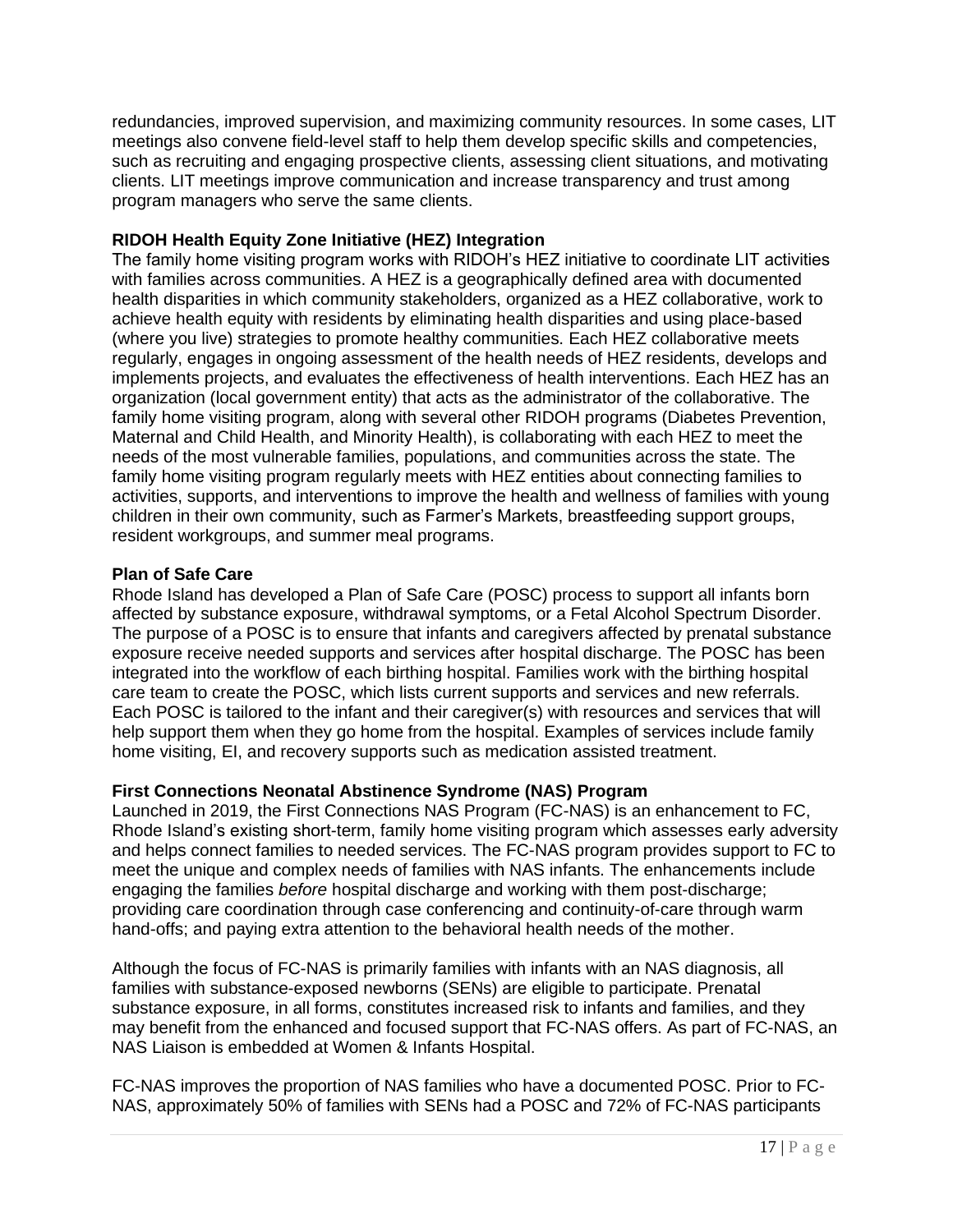had one. FC-NAS increased the percentage of NAS families who received at least one FC home visit from 36% to 73%.

## **Pivot to Prevention with DCYF**

RIDOH has been a long-time supporter of families who are involved with DCYF. One example of this is the ongoing work to ensure all DCYF-involved children, up to age three, are connected to FC and provided with timely referrals to EI or other support services as appropriate. In April 2018, RIDOH and DCYF initiated a partnership to support DCYF's Pivot to Prevention. The goal of the collaboration is to further develop policy and practices that support children who may be at risk for involvement with the child-welfare system before an event prompts a formal investigation of child abuse or neglect. Through the collaboration, both agencies will seek to ensure an increase in coordination and access to programs such as EI, family home visiting, and WIC.

## **Rhode Island Children's Cabinet**

During the course of 2020, the Cabinet has continued to focus on the needs of young children in the child welfare system. The Cabinet is comprised of State department directors that meet monthly to work toward implementing policies and programs to better meet the needs of Rhode Island's most vulnerable children.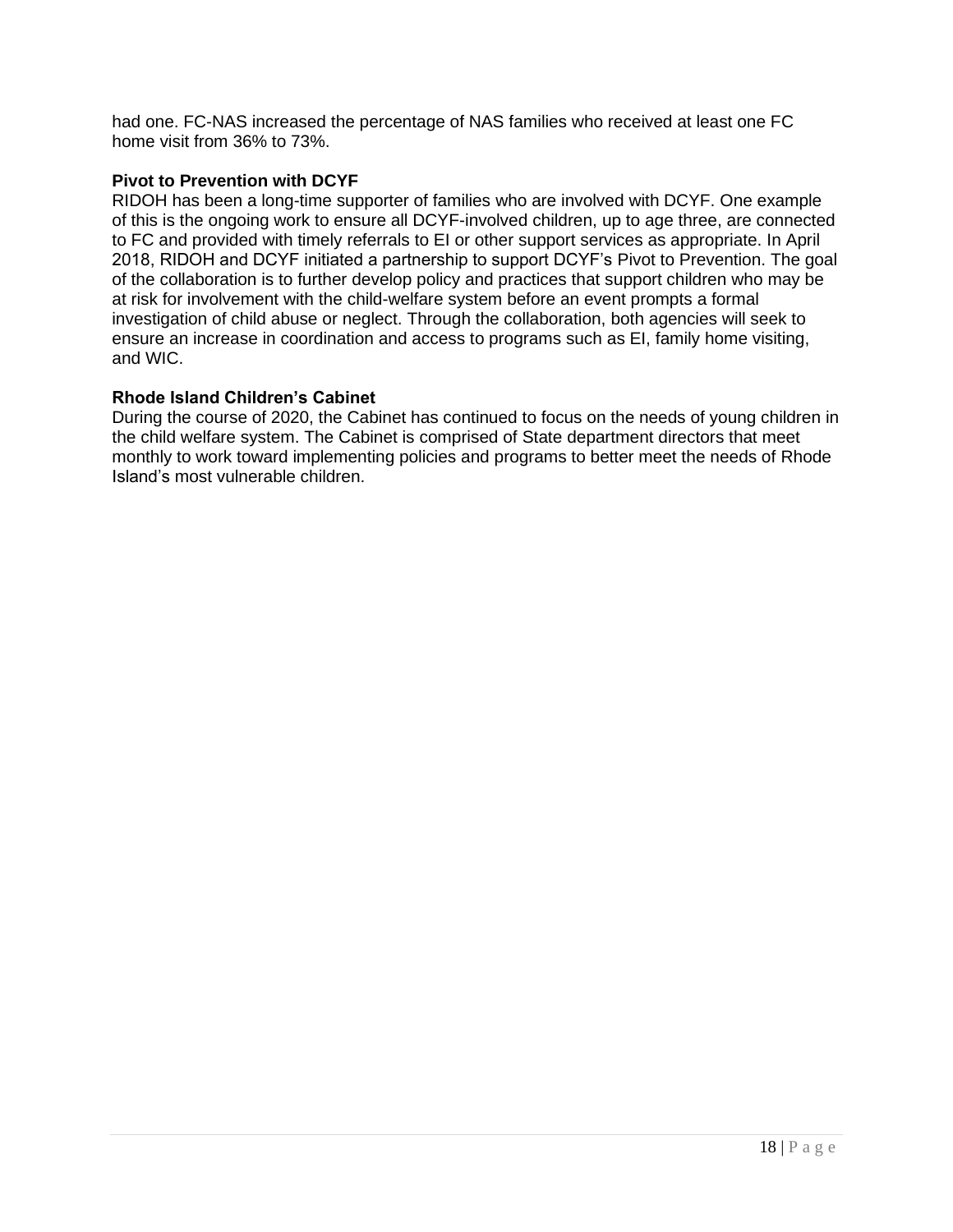# **Estimated Need and Plan for Expansion**

Since its beginning in 2010, the long-term family home visiting programs administered by RIDOH have been funded primarily by the Maternal, Infant, and Early Childhood Home Visiting (MIECHV) Program through the Health Resources and Services Administration (HRSA). Rhode Island's family home visiting program strives to reach all children and families regardless of where they live. Since the beginning of the program in 2012, RIDOH gradually expanded from one, evidence-based program with the capacity to serve 100 families in four cities to a comprehensive, coordinated system with a capacity to serve up to 1,757 families in long-term family home visiting programs through local implementing agencies strategically located throughout Rhode Island. Our long-term goal is to offer universal home visits to all families in Rhode Island; however, our immediate focus is increasing the capacity to offer HFA and NFP, especially in at-risk communities that are experiencing higher levels of stress.

Understanding community context and need helps to identify areas where health, social, economic, and educational outcomes could be improved among family home visiting participants. The family home visiting needs assessment<sup>8</sup> conducted in Fall 2020, identified 11 towns/geographic areas as having two or more of six risk factors (socioeconomic status, adverse perinatal outcomes, substance use disorder, crime, child maltreatment and health equity) in their community. Specifically, Pawtucket and Woonsocket had six positive risk factors, Providence had five, Central Falls had four, West Warwick and Newport had three, and Warwick, Lincoln, Cranston, North Providence, and Charlestown had two risk factors among its population. While many of these areas were already focus areas for family home visiting, Lincoln and North Providence emerged as new areas of concern.

Rhode Island data also indicates that in 2019, 81% of all instances of child maltreatment were a result of neglect, 12% were physical abuse, 4% were sexual abuse, and 2% were medical neglect.<sup>9</sup> Rhode Island family home visiting programs aim to reduce outcomes such as child abuse and neglect. Understanding potential program reach for Rhode Island family home visiting programs alongside the recent completion of the MIECHV Needs Assessment allows RIDOH to be strategic in future efforts and community investments for positive health, social, and economic health outcomes for family home visiting program participants.

The family home visiting program utilized the Health Equity Index derived from an analysis of RIDOH's 15 health equity measures to identify at-risk counties and analyze community characteristics. These indicators overarchingly accounted for a city and town's integrated healthcare, community resilience, physical environment, socioeconomics, and community trauma. In 2019, the Rhode Island Family Home Visiting Program was able to reach 52% of participants from communities that face significant community stress while completing 3,166 home visits across all models. The Rhode Island FC program successfully engaged 52% (3,166) of these families statewide in 2019. The 2020 needs assessment provides data to drive performance and to ensure programmatic efforts continue to meet the needs of families that face significant stress. A strong component of reaching families is relationship building. The data showed that 74% of respondents reported feeling comfortable with their family visitor; 84%

*<sup>8</sup> Rhode Island Family Visiting Needs Assessment, October 1, 2020*

*<sup>9</sup> 2020 Rhode Island Kids Count Fact Book, Child Welfare Indicators [In the 2006-2007 school year, there were 7,290](http://www.rikidscount.org/Portals/0/Uploads/Documents/Factbook%202020/Child%20Welfare%20Indicators%20Highlights_2020%20Factbook.pdf?ver=2020-04-03-155234-453)  [English Language Learner students in Rhode Island public schools, 74% of whom s \(rikidscount.org\)](http://www.rikidscount.org/Portals/0/Uploads/Documents/Factbook%202020/Child%20Welfare%20Indicators%20Highlights_2020%20Factbook.pdf?ver=2020-04-03-155234-453)*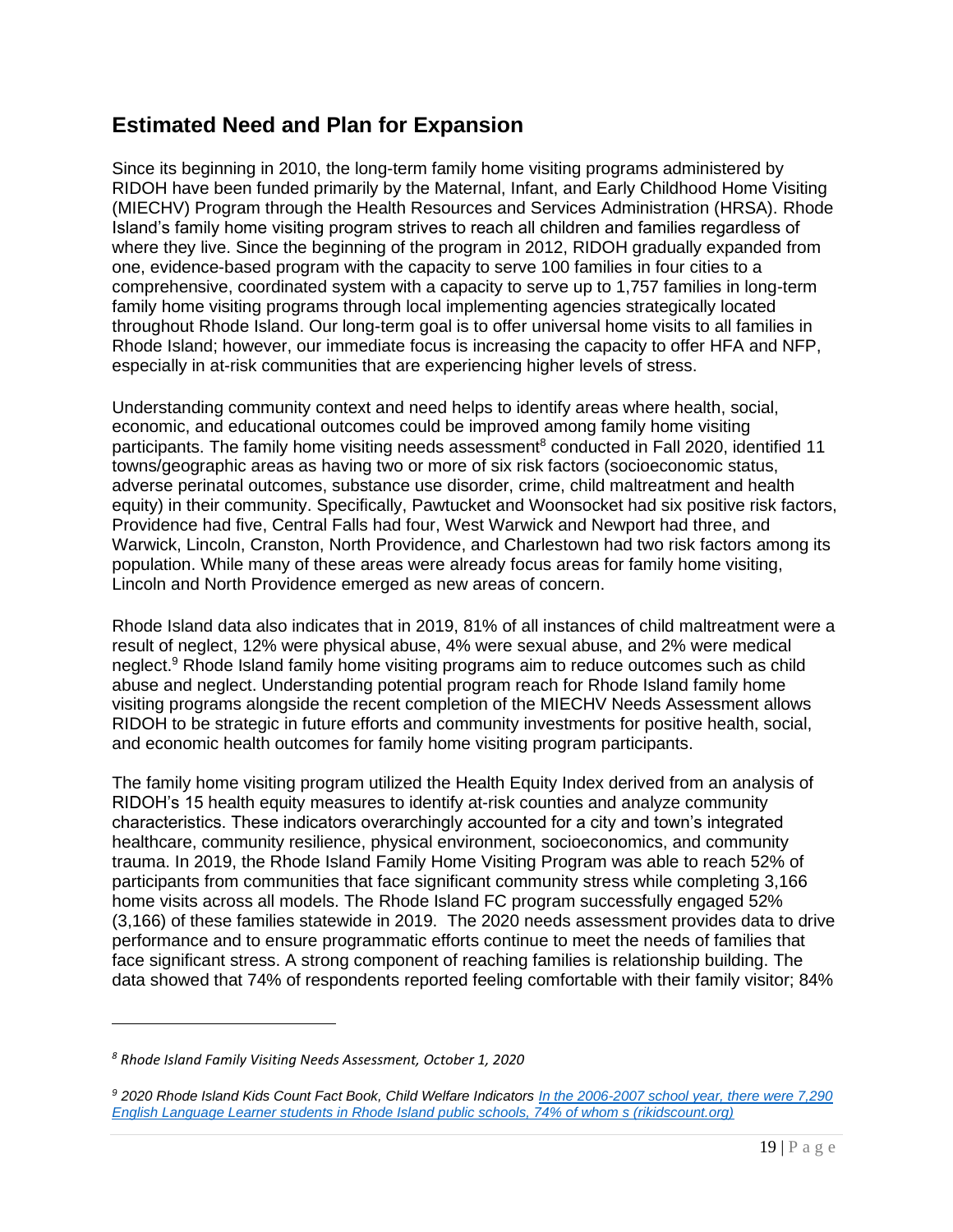reported speaking the same language as their family visitor, and 62% reported sharing similar values with their family visitor.

The National Home Visiting Resource Center (NHVRC) identified a potential 53,000 pregnant women and families with children younger than six in Rhode Island who could benefit from family home visiting services in 2019. Rhode Island Family Home Visiting Program could serve more families in Rhode Island with additional funding support. Rhode Island has received approval of the 1115 Medicaid waiver that would immediately provide \$650,000 in federal funds to help maintain the State's family home visiting services; however, this is contingent on the state providing a match. Without General Revenue matching funds, Rhode Island cannot access the federal dollars to support the critical needs of families.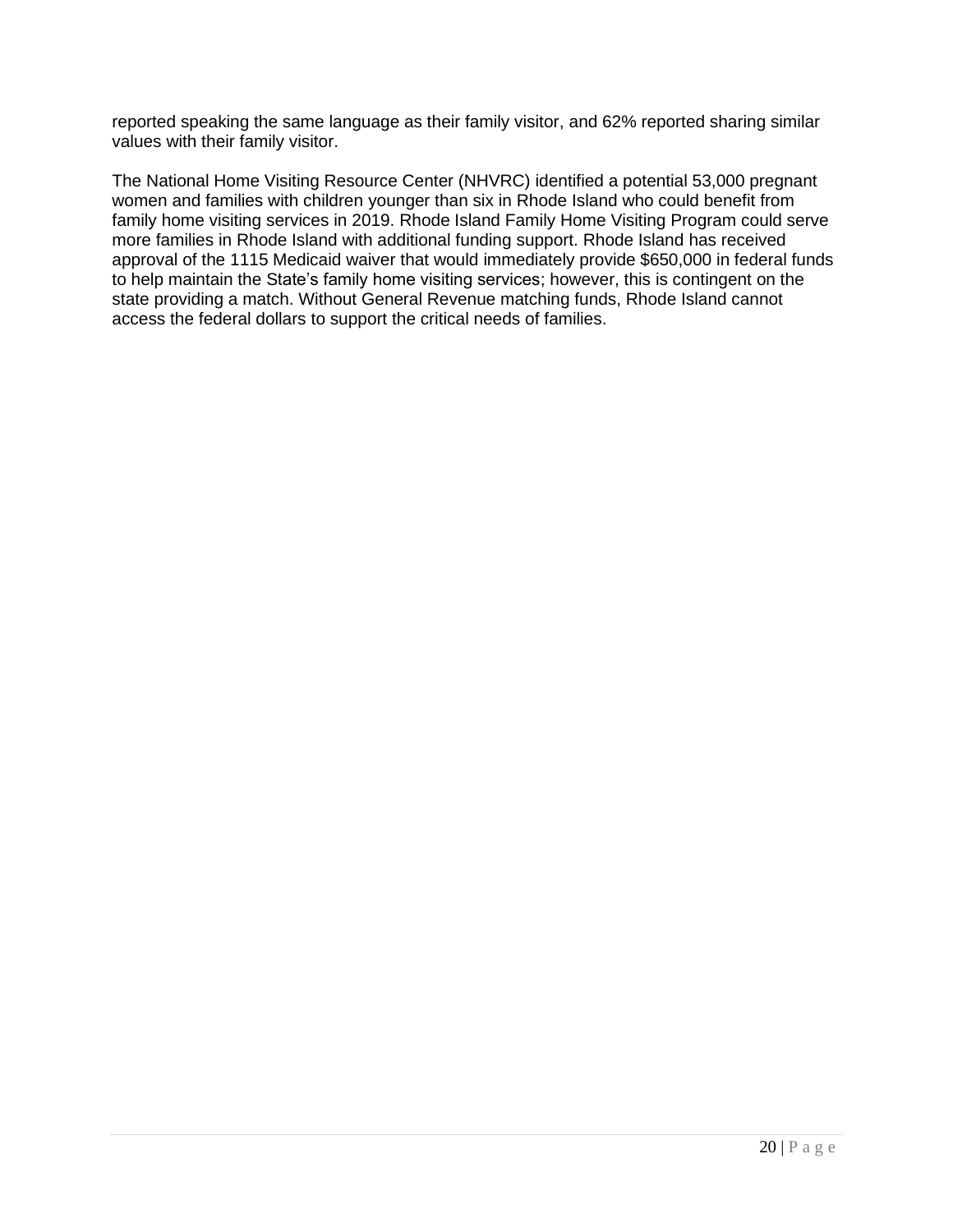# **Appendix A:** *Rhode Island State Profile*

#### **NHVRC STATE PROFILES**

# **Rhode Island**

#### **Potential Beneficiaries in 2019**

In Rhode Island, there were 53,000 pregnant women and families with children under 6 years old not vet in kindergarten who could benefit from home visiting. These families included 65,000 children.

| 65,000             | Of the 65,000 children who could benefit- |           |              |  |
|--------------------|-------------------------------------------|-----------|--------------|--|
|                    | Infants                                   | Toddlers  | Preschoolers |  |
| children           | $< 1$ vear                                | 1-2 years | 3-5 years    |  |
| could benefit from | 10,900                                    | 20,900    | 33,200       |  |
| home visiting      | 17%                                       | 32%       | 51%          |  |
|                    |                                           |           |              |  |

53,000 families could benefit from

home visiting

Many home visiting services are geared toward particular subpopulations. The NHVRC estimated the percentage of families who could benefit in Rhode Island who met the following targeting criteria:



Of the 53,000 families who could benefit-



Notes . NHVRC State Profiles present data provided by evidence-based models, which include both MIECHV and non-MIECHV data. This State Profile includes participant data from the following evidence-based models: EHS, HFA, NFP, and PAT. . Missing and unknown data were not included in calculations. . Percentages may not add to 100 due to rounding. . To protect confidentiality, race and ethnicity categories with 10 or fewer participants were replaced with \*. . Public insurance includes Medicaid, CHIP, and TRICARE. . Low income is defined as family income below the federal poverty threshold. . Single mothers include single, never married mothers or pregnant women. . EHS data may be underreported. Data include EHS programs that provided home-based services only. EHS race, ethnicity, and primary language data include children and pregnant caregivers. EHS did not report home visits or families served. The number of children served was included as a proxy for families served. . HFA reported primary language of caregivers. • NFP reported primary language of caregivers. • PAT data for child insurance status and primary language were not included.

The NHVRC is led by James Bell Associates in partnership with the Urban Institute. Support is provided by the Heising-Simons Foundation and the Robert Wood Johnson Foundation. The views expressed here do not necessarily reflect the views of the foundations. For details about the methodology, see the 2020 Home Visiting Yearbook